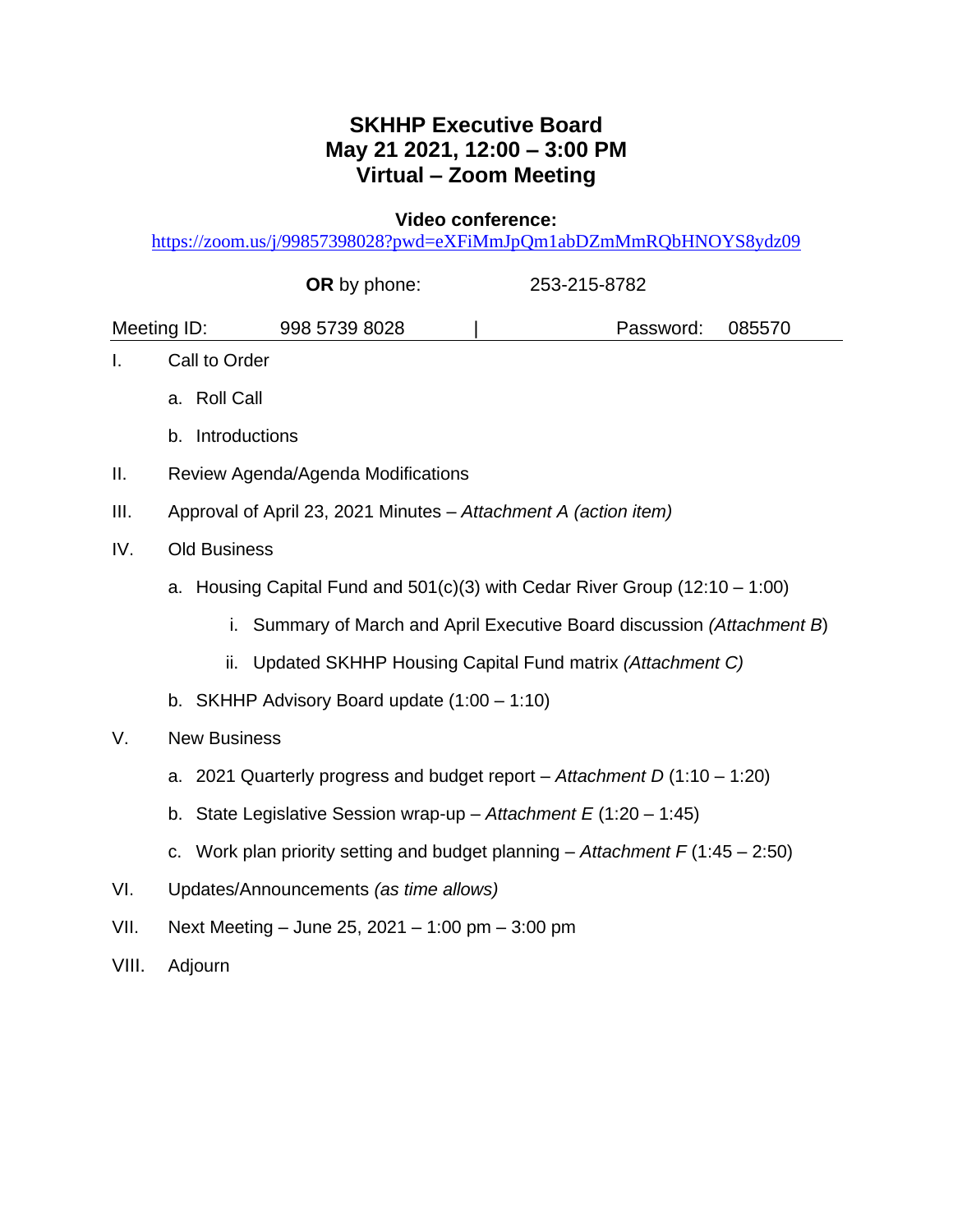## **SKHHP HOUSING CAPITAL FUND**

The following is a summary of SKHHP Executive Board feedback from the March 26 and April 23 Executive Board meetings.

## **1. What is the purpose of the Fund?**

- There should be flexibility in how funds are used.
- Base decisions on use of funds on most pressing needs, and consider where there are gaps.
- Use to create and foster relationships with funders, builders, cities.
- It must be based on outcomes units created or preserved (several mentions of preservation).
- Serve as bridge funds may be "last money in".

## **2. What is your vision for what the Fund will accomplish in five years?**

- Established credibility as a well-run fund that donors will want to support; a fund that gets things done.
- Units have been created (TOD was mentioned) might even have enough track record to think about the next phase of growth.
- Positive stories both from the perspective of people served, and the benefits to local communities.
- Established as a good partner with donors, cities, developers.
- Can be nimble to respond to immediate needs/opportunities.
- **3. How do you feel about the philosophy that in any given year contributions to the capital fund (from philanthropy or local funds from members) would be used in an individual jurisdiction/unincorporated area, but over time the funding support for projects would be spread across the SKHHP sphere of influence?**
	- The SKHHP capital fund should be structured to support the "best value" projects for meeting priority affordable housing needs in South King County, regardless of location.
	- Members are pooling resources to benefit South County residents, regardless of where they live.
	- There is a need to maintain good working relationships with jurisdictions for all siting decisions for affordable units.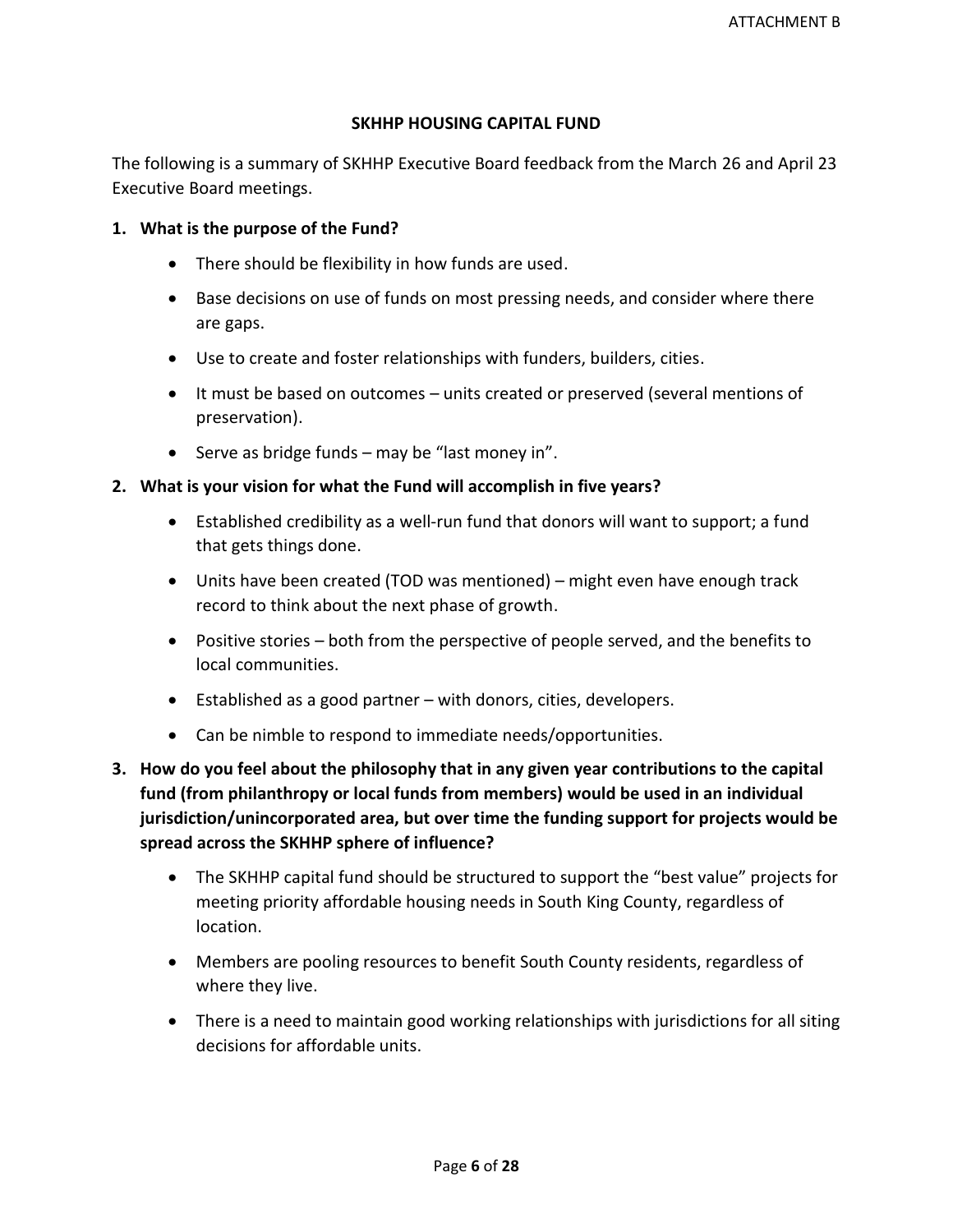- It may make sense to initially focus on "best bang for the buck," but over time spread capital fund dollars equitably across the region and work to ensure equity in benefits as well (to ensure affordable housing is being distributed across the region).
- Periodically the board and staff should examine where projects are not being proposed and the reasons for the lack of proposals.
- While there was general support for the idea that serving the region also serves each city, there was some reminder that over time, city councils will need to feel like they are getting a return on their investment.
- Decisions about where to use capital fund dollars are likely to be heavily influenced by project readiness and availability of other housing funds, so should remain flexible.
- **4. Based on decisions you've already made, the capital fund will include contributions from members (i.e. 1406 dollars) and philanthropy (i.e. creation of a 501c3). What is the expectation about whether all cities should contribute something (funding or land) to the capital fund – annually or over a period of time? Once the capital fund is created can funds be used in a city that has not contributed to the capital fund? Should the size of local contributions to the fund influence where the capital funds are used?** 
	- There is some interest in having every city contribute to the capital fund over time (either funding or land) although there is recognition that this may be challenging for some smaller communities (and it's important to be inclusive).
	- Capital funds should be used where projects are proposed and ready, as opposed to being based on contributions to the capital fund.
	- Ability to use 1406 or 1590 dollars as a contribution might entice some other cities in South King County to join (although some confusion on operation vs capital funds).
	- Based on the County's experience with ARCH, it is unlikely that the County will contribute directly to the SKHHP capital fund, however, they will want to coordinate on how to jointly support projects and leverage other funds.
- **5. As we get deeper into the design of the capital fund and decision/allocation processes, we are suggesting using the staff work group to help us develop more detailed recommendations to review with the Board. Is that approach acceptable? Are there additional directions or questions you would like to provide for the staff work group?**
	- Executive Board confirmation to work with the staff work group on the more technical components and develop recommendations for Board consideration.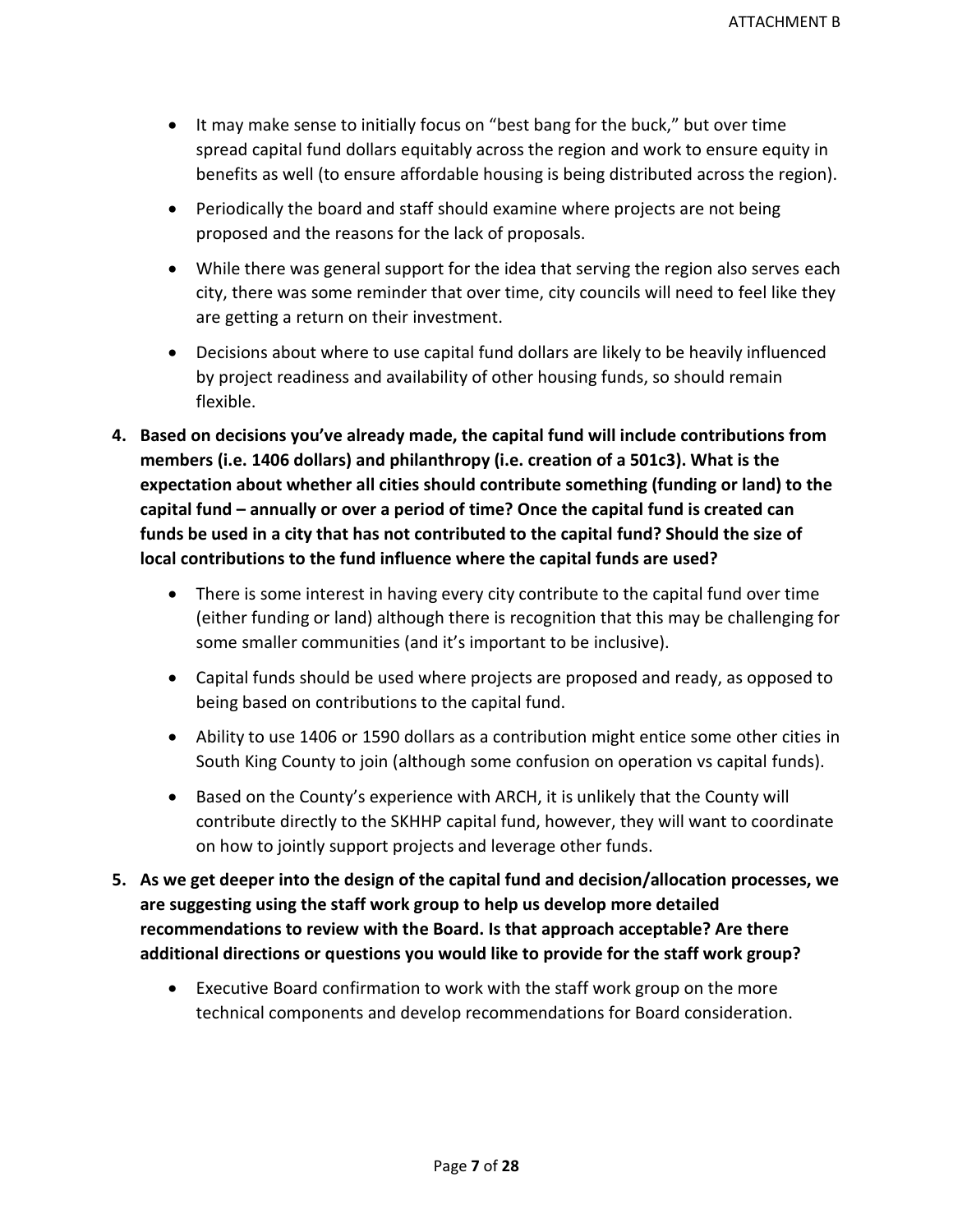## **SKHHP Capital Fund Structure, Policies and Guidelines May 12, 2021**

**Overarching Questions:**

➢ **What stages, steps or topics are missing?**

## ➢ **Do you agree with the approach taken by ARCH, or are there suggested differences you would like to highlight?**

| <b>Stage</b>          | <b>ILA Guidance</b>        | <b>ARCH Process/Approach</b>  | <b>501c3 Requirements</b> | <b>Questions for SSKHP Exec</b> | <b>Staff Work Group</b>          | <b>Board</b>           |
|-----------------------|----------------------------|-------------------------------|---------------------------|---------------------------------|----------------------------------|------------------------|
|                       |                            |                               |                           | <b>Board and Staff Work</b>     | <b>Comments/Recommendations</b>  | <b>Recommendations</b> |
|                       |                            |                               |                           | <b>Group</b>                    |                                  |                        |
| <b>Application</b>    | <b>NA</b>                  | Competitive application       | There will be some        | Would you want the              | • Overarching comment: Make      |                        |
| Process-              |                            | process at least once per     | complexity in getting     | opportunity to have             | sure the capital fund structure, |                        |
| Frequency and         |                            | year, in coordination with    | two rounds of review      | application process more        | polices and guidelines are       |                        |
| timing?               |                            | Commerce, County and          | and approval from         | than once per year? Off-        | consistent with the King         |                        |
|                       |                            | <b>WSHFC</b>                  | the two boards. Not       | cycle funding requests          | <b>County Affordable Housing</b> |                        |
|                       |                            | ARCH may elect to accept      | a legal issue; an         | could be for preservation       | <b>Committee Principles.</b>     |                        |
|                       |                            | applications "out of cycle"   | administrative issue.     | projects or land acquisition.   | · What is developer's            |                        |
|                       |                            | for preservation projects or  | An agreement could        | Pro: Allows for nimble          | experience with other funding    |                        |
|                       |                            | opportunity acquisitions.     | spell out                 | response. Con: Staff            | sources?                         |                        |
|                       |                            | Applications available        | circumstances when        | intensive.                      |                                  |                        |
|                       |                            | online. Staff participates in | there could be off-       |                                 |                                  |                        |
|                       |                            | a statewide work group        | cycle review and          |                                 |                                  |                        |
|                       |                            | each year to update the       | approval for              |                                 |                                  |                        |
|                       |                            | application forms based on    | emerging                  |                                 |                                  |                        |
|                       |                            | evolving funder priorities    | opportunities.            |                                 |                                  |                        |
| <b>Funding</b>        | 1. d. affordable housing   | Use of Trust Fund to meet     | The 501c3 will have       | How/when do you want to         | • Different funding sources have |                        |
| <b>Priorities and</b> | projects and programs      | long term targets             | to spend \$ that is       | set targets and funding         | different restrictions and       |                        |
| <b>Targets</b>        | 5. d. (4) Executive Board  | Population<br><b>Target</b>   | consistent with a         | priorities?                     | requirements and SKHHP           |                        |
|                       | will have the power to     | 56%<br>Family                 | "charitable purpose".     | What household income           | capital funding process will     |                        |
|                       | establish policies for the | 19%<br>Senior                 | Must be consistent        | levels do you want to           | need to be aware of those        |                        |
|                       | expenditure of SKHHP       | 13%<br>Homeless               | with language in c3       | target?                         | constraints.                     |                        |
|                       | budgeted items             | 12%<br><b>Special Needs</b>   | bylaws about              | How much flexibility do you     | • The priorities and targets     |                        |
|                       |                            |                               | purpose. Purpose is       | want to create to meet the      | should be based, in part, on a   |                        |
|                       | <b>Guidance from March</b> | Housing that meets the        | broad.                    | needs of a range of             | gap analysis. That analysis      |                        |
|                       | <b>Board Meeting</b>       | needs of low-income           | Is there any              | household incomes?              | should be revisited every        |                        |
|                       | There should be            | households earning up to      | complication with         |                                 | couple of years to make sure     |                        |
|                       | flexibility in how funds   | 50% of median income. In      | respect to mixed          |                                 | that SKHHP priorities are        |                        |
|                       | are used                   | special circumstances (for    | income                    |                                 | meeting current needs.           |                        |
|                       |                            | example, to promote           | developments,             |                                 |                                  |                        |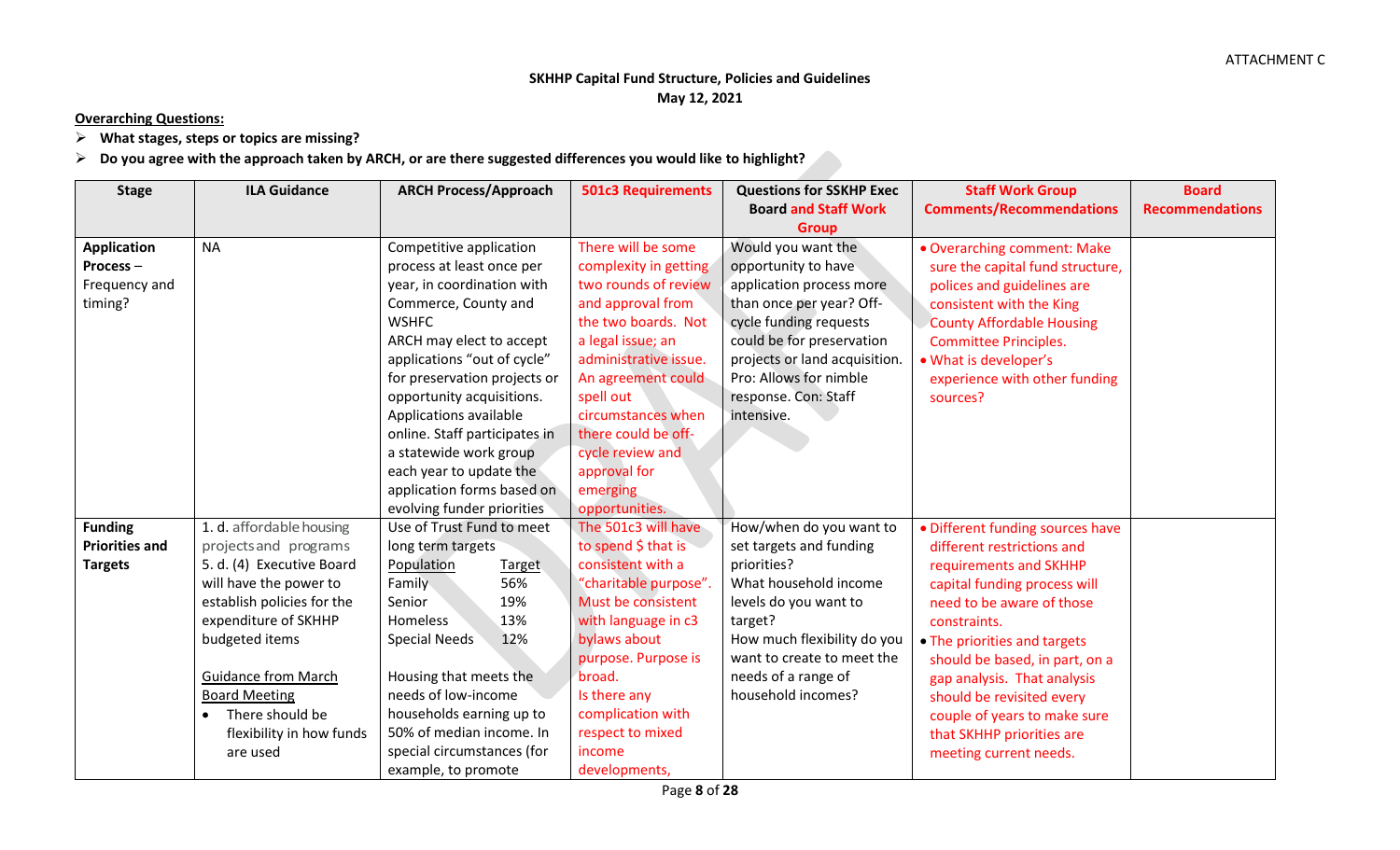| <b>Stage</b>                  | <b>ILA Guidance</b>                                                                                                                                                                                                                                                                                                                                                               | <b>ARCH Process/Approach</b>                                                                                                                                                                                                                                                                                                                                                                                                                                                        | <b>501c3 Requirements</b>                                                                                                                                                                                                   | <b>Questions for SSKHP Exec</b><br><b>Board and Staff Work</b>                                                                 | <b>Staff Work Group</b><br><b>Comments/Recommendations</b>                                                                                                                                                                                                                                                                                                                                                                                            | <b>Board</b><br><b>Recommendations</b> |
|-------------------------------|-----------------------------------------------------------------------------------------------------------------------------------------------------------------------------------------------------------------------------------------------------------------------------------------------------------------------------------------------------------------------------------|-------------------------------------------------------------------------------------------------------------------------------------------------------------------------------------------------------------------------------------------------------------------------------------------------------------------------------------------------------------------------------------------------------------------------------------------------------------------------------------|-----------------------------------------------------------------------------------------------------------------------------------------------------------------------------------------------------------------------------|--------------------------------------------------------------------------------------------------------------------------------|-------------------------------------------------------------------------------------------------------------------------------------------------------------------------------------------------------------------------------------------------------------------------------------------------------------------------------------------------------------------------------------------------------------------------------------------------------|----------------------------------------|
|                               |                                                                                                                                                                                                                                                                                                                                                                                   |                                                                                                                                                                                                                                                                                                                                                                                                                                                                                     |                                                                                                                                                                                                                             | <b>Group</b>                                                                                                                   |                                                                                                                                                                                                                                                                                                                                                                                                                                                       |                                        |
|                               | Base decisions on use<br>of funds on most<br>pressing needs, and<br>consider where there<br>are gaps<br>Use to create and<br>$\bullet$<br>foster relationships<br>with funders, builders,<br>cities<br>It must be based on<br>outcomes - units<br>created or preserved<br>(several mentions of<br>preservation)<br>Serve as bridge funds -<br>$\bullet$<br>may be "last money in" | affordable homeownership<br>or to leverage another<br>program's funding such as<br>4% Low Income Housing<br>Tax Credits), moderate-<br>income households earning<br>up to 80% of median<br>income may also be<br>assisted.<br><b>Funding Priorities: Achieve</b><br>targets for populations;<br>leverage private<br>investment; TOD; homeless<br>shelter and housing<br>capacity; preservation of<br>existing stock; geographic<br>equity; cost-effective<br>development approaches | historic renovations,<br>home ownership,<br>other? Could address<br>in separate<br>agreement. No<br>definition under tax<br>code or what "low-<br>income" means.                                                            |                                                                                                                                |                                                                                                                                                                                                                                                                                                                                                                                                                                                       |                                        |
| Eligible<br><b>Applicants</b> | <b>NA</b>                                                                                                                                                                                                                                                                                                                                                                         | Housing developers or<br>sponsors that are:<br>· non-profit organizations<br>private for-profit<br>organizations<br>· public housing authorities<br>· public development<br>authorities<br>· units of local government<br>Partnerships involving<br>combinations of the above<br>groups are encouraged,<br>especially in the case where<br>a private for-profit<br>organization applies for<br>funding                                                                              | No inherent problem<br>with giving \$ to<br>private developer.<br>Since there is no legal<br>standard, one<br>approach could be to<br>create parameters<br>around the type of<br>activities or projects<br>SKHHP will fund. | Do you want all of the<br>ARCH eligible applicants,<br>including for-profit housing<br>organizations and local<br>governments? | • Should cross-reference this list<br>with HOME eligibility.<br>· Good to include HA's -<br>opportunity to partner with<br>KCHA and work they do on<br>preservation.<br>• The engagement with for-<br>profit developers will depend<br>on what the capital funds will<br>be used for; what the SKHHP<br>priorities are.<br>• There was a question about<br>whether local governments<br>should be included, but leave<br>them on the list for now and |                                        |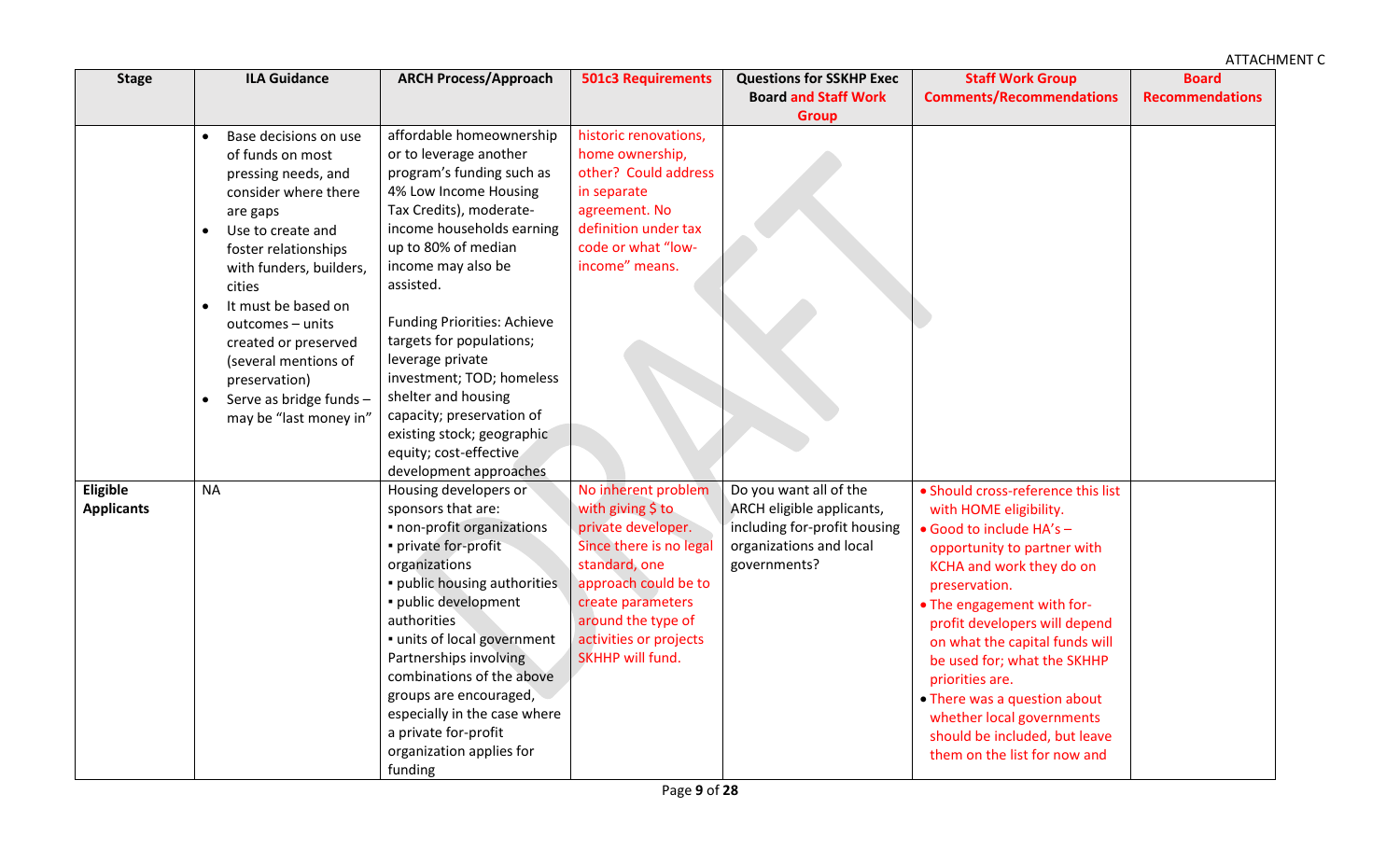| <b>Stage</b>      | <b>ILA Guidance</b> | <b>ARCH Process/Approach</b>   | <b>501c3 Requirements</b> | <b>Questions for SSKHP Exec</b><br><b>Board and Staff Work</b><br><b>Group</b> | <b>Staff Work Group</b><br><b>Comments/Recommendations</b> | <b>Board</b><br><b>Recommendations</b> |
|-------------------|---------------------|--------------------------------|---------------------------|--------------------------------------------------------------------------------|------------------------------------------------------------|----------------------------------------|
|                   |                     |                                |                           |                                                                                | clarify when funding priorities                            |                                        |
|                   |                     |                                |                           |                                                                                | are established.                                           |                                        |
| Eligible          |                     | Funds may be used for the      | No concerns about         | Do you want to include all                                                     |                                                            |                                        |
| <b>Activities</b> |                     | following activities:          | the ARCH list             | of the ARCH eligible                                                           |                                                            |                                        |
|                   |                     | • Acquisition, and related     |                           | activities?                                                                    |                                                            |                                        |
|                   |                     | costs such as appraisals,      |                           | Do you agree with the                                                          |                                                            |                                        |
|                   |                     | financing costs, and           |                           | statement about mixed                                                          |                                                            |                                        |
|                   |                     | transaction costs              |                           | income projects?                                                               |                                                            |                                        |
|                   |                     | · Predevelopment,              |                           | Is anything missing?                                                           |                                                            |                                        |
|                   |                     | including architectural and    |                           |                                                                                |                                                            |                                        |
|                   |                     | engineering design, permits    |                           |                                                                                |                                                            |                                        |
|                   |                     | and fees                       |                           |                                                                                |                                                            |                                        |
|                   |                     | • Rehabilitation and new       |                           |                                                                                |                                                            |                                        |
|                   |                     | construction costs             |                           |                                                                                |                                                            |                                        |
|                   |                     | • Site development             |                           |                                                                                |                                                            |                                        |
|                   |                     | • Off-site development only    |                           |                                                                                |                                                            |                                        |
|                   |                     | when necessary to assure       |                           |                                                                                |                                                            |                                        |
|                   |                     | utility service to the project |                           |                                                                                |                                                            |                                        |
|                   |                     | site                           |                           |                                                                                |                                                            |                                        |
|                   |                     | • Short term direct tenant     |                           |                                                                                |                                                            |                                        |
|                   |                     | assistance programs aimed      |                           |                                                                                |                                                            |                                        |
|                   |                     | at homeless prevention,        |                           |                                                                                |                                                            |                                        |
|                   |                     | e.g., rent "buy-downs" or      |                           |                                                                                |                                                            |                                        |
|                   |                     | loan programs for payment      |                           |                                                                                |                                                            |                                        |
|                   |                     | of security deposits and       |                           |                                                                                |                                                            |                                        |
|                   |                     | last-month rent deposits.      |                           |                                                                                |                                                            |                                        |
|                   |                     | · Mixed-income projects so     |                           |                                                                                |                                                            |                                        |
|                   |                     | long as HTF dollars assist     |                           |                                                                                |                                                            |                                        |
|                   |                     | only low-and moderate-         |                           |                                                                                |                                                            |                                        |
|                   |                     | income units                   |                           |                                                                                |                                                            |                                        |
|                   |                     | In limited cases, ARCH may     |                           |                                                                                |                                                            |                                        |
|                   |                     | award a portion of the HTF     |                           |                                                                                |                                                            |                                        |
|                   |                     | funds to support early         |                           |                                                                                |                                                            |                                        |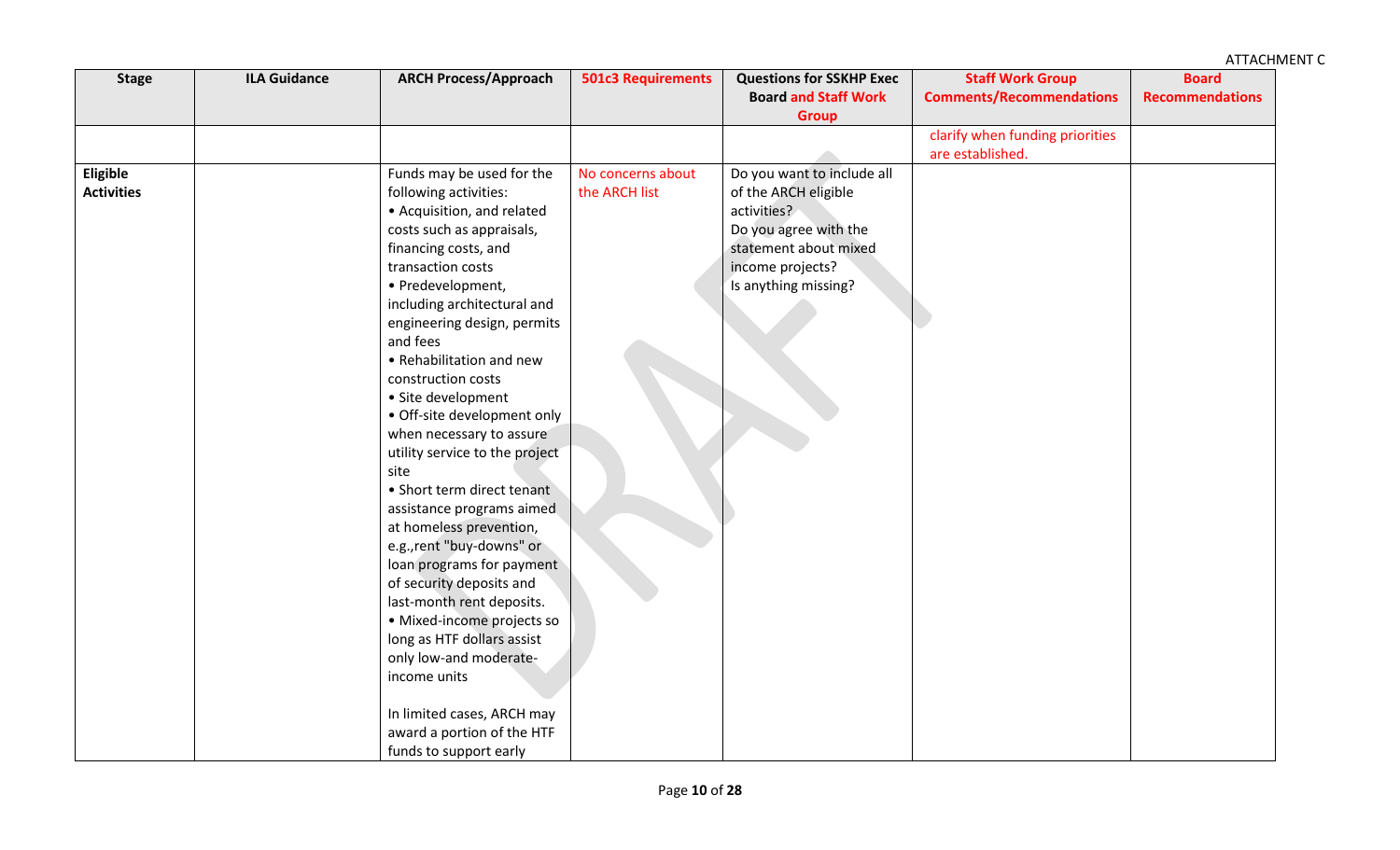| <b>Stage</b>          | <b>ILA Guidance</b> | <b>ARCH Process/Approach</b>   | <b>501c3 Requirements</b>    | <b>Questions for SSKHP Exec</b> | <b>Staff Work Group</b>         | <b>Board</b>           |
|-----------------------|---------------------|--------------------------------|------------------------------|---------------------------------|---------------------------------|------------------------|
|                       |                     |                                |                              | <b>Board and Staff Work</b>     | <b>Comments/Recommendations</b> | <b>Recommendations</b> |
|                       |                     |                                |                              | <b>Group</b>                    |                                 |                        |
|                       |                     | technical assistance to        |                              |                                 |                                 |                        |
|                       |                     | priority projects.             |                              |                                 |                                 |                        |
| Non-Eligible          | <b>NA</b>           | Funds may not be used for:     | No concerns about            | Do you want to include all      |                                 |                        |
| <b>Activities</b>     |                     | • The development of any       | the ARCH list.               | of the ARCH non-eligible        |                                 |                        |
|                       |                     | non-residential use. HTF       | <b>Could possibly</b>        | activities?                     |                                 |                        |
|                       |                     | funds may be used in a         | support operating            | For permanent supported         |                                 |                        |
|                       |                     | mixed use development          | expenses for non-            | housing should funding for      |                                 |                        |
|                       |                     | only for that portion of the   | profits providing            | supportive services be          |                                 |                        |
|                       |                     | development that is specific   | services, but likely         | eligible for any trust fund     |                                 |                        |
|                       |                     | to the residential use. This   | not for for-profits.         | dollars?                        |                                 |                        |
|                       |                     | restriction also applies to    | There is more                |                                 |                                 |                        |
|                       |                     | site development and off-      | flexibility in               |                                 |                                 |                        |
|                       |                     | site development costs.        | supporting non-              |                                 |                                 |                        |
|                       |                     | • The cost of any program      | profits.                     |                                 |                                 |                        |
|                       |                     | operating expenses             | Will need to make            |                                 |                                 |                        |
|                       |                     | • The cost of any political or | sure language about          |                                 |                                 |                        |
|                       |                     | lobbying activities or         | lobbying is consistent       |                                 |                                 |                        |
|                       |                     | materials.                     | with legal                   |                                 |                                 |                        |
|                       |                     | • Rehabilitation of single     | restrictions.                |                                 |                                 |                        |
|                       |                     | family units in a manner       |                              |                                 |                                 |                        |
|                       |                     | that would duplicate a city's  |                              |                                 |                                 |                        |
|                       |                     | Home Repair Assistance         |                              |                                 |                                 |                        |
|                       |                     | and King County's Home         |                              |                                 |                                 |                        |
|                       |                     | <b>Repair Programs</b>         |                              |                                 |                                 |                        |
|                       |                     | • Uses that are Public         |                              |                                 |                                 |                        |
|                       |                     | Capital Facilities such as     |                              |                                 |                                 |                        |
|                       |                     | correctional facilities or     |                              |                                 |                                 |                        |
|                       |                     | inpatient treatment            |                              |                                 |                                 |                        |
|                       |                     | facilities                     |                              |                                 |                                 |                        |
| <b>Types of</b>       |                     | Loans and grants. Housing      | <b>Both loans and grants</b> | Do you want to offer both       |                                 |                        |
| <b>Funding Awards</b> |                     | Trust Fund dollars will be     | are potential uses;          | loans and grants, with          |                                 |                        |
|                       |                     | made available as either       | can also buy/sell            | opportunity for flexible        |                                 |                        |
|                       |                     | secured grants or loans.       | property.                    | terms?                          |                                 |                        |
|                       |                     | Flexible terms offered to      |                              |                                 |                                 |                        |
|                       |                     | accommodate a range of         |                              |                                 |                                 |                        |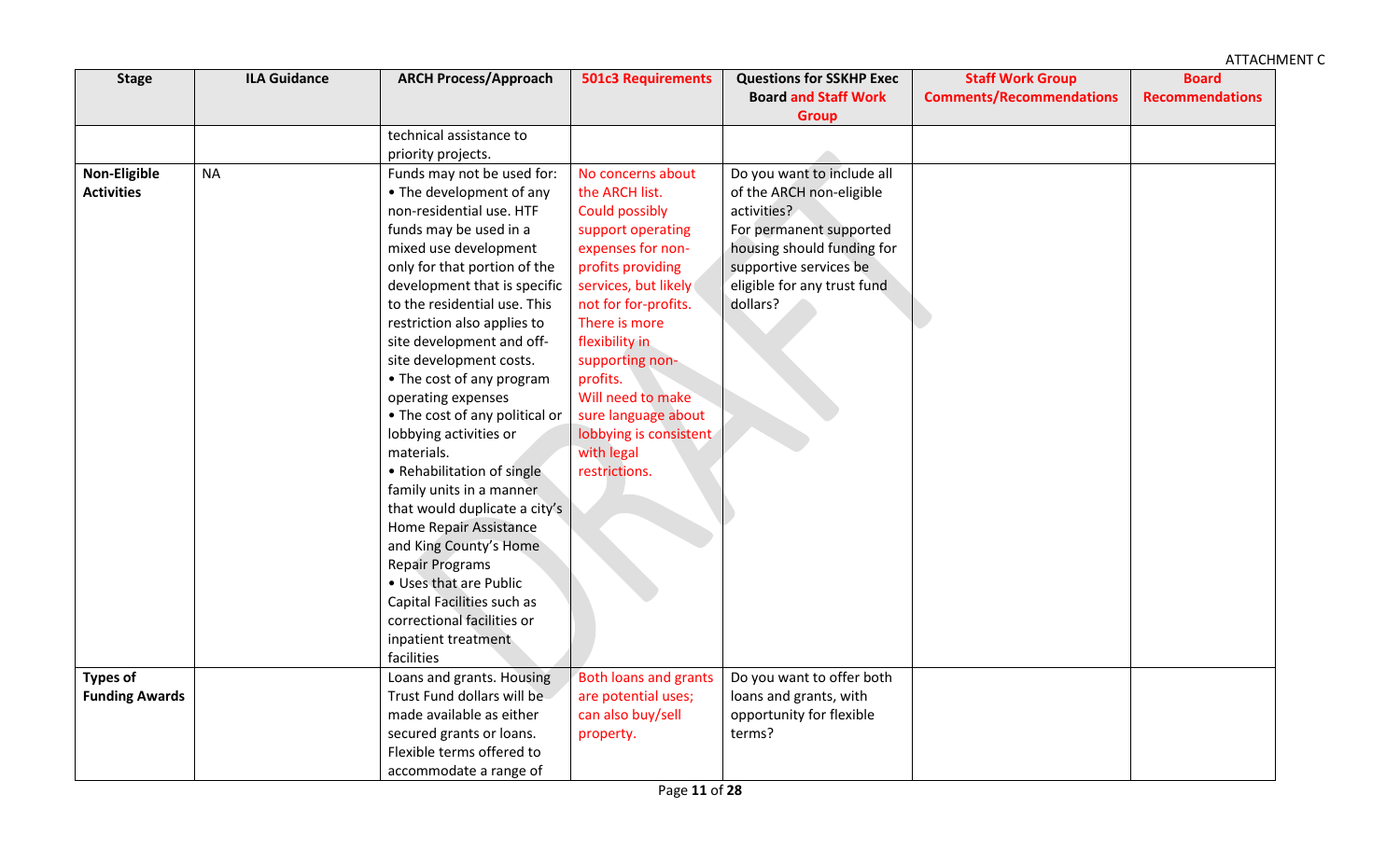| <b>Stage</b>                         | <b>ILA Guidance</b> | <b>ARCH Process/Approach</b>                                                                                                                                                                                                                                                                                                                                                                                                                                                                                                                 | <b>501c3 Requirements</b>                                                                                                                                                                                                                                                                       | <b>Questions for SSKHP Exec</b>                                                | <b>Staff Work Group</b>                                                                                                                                                                                   | <b>Board</b>           |
|--------------------------------------|---------------------|----------------------------------------------------------------------------------------------------------------------------------------------------------------------------------------------------------------------------------------------------------------------------------------------------------------------------------------------------------------------------------------------------------------------------------------------------------------------------------------------------------------------------------------------|-------------------------------------------------------------------------------------------------------------------------------------------------------------------------------------------------------------------------------------------------------------------------------------------------|--------------------------------------------------------------------------------|-----------------------------------------------------------------------------------------------------------------------------------------------------------------------------------------------------------|------------------------|
|                                      |                     |                                                                                                                                                                                                                                                                                                                                                                                                                                                                                                                                              |                                                                                                                                                                                                                                                                                                 | <b>Board and Staff Work</b><br><b>Group</b>                                    | <b>Comments/Recommendations</b>                                                                                                                                                                           | <b>Recommendations</b> |
|                                      |                     | projects. Applicants indicate<br>in application whether they<br>are applying for a grant or<br>loan, and what loan terms<br>are proposed for the<br>project.                                                                                                                                                                                                                                                                                                                                                                                 |                                                                                                                                                                                                                                                                                                 |                                                                                |                                                                                                                                                                                                           |                        |
| <b>Application</b><br><b>Content</b> |                     |                                                                                                                                                                                                                                                                                                                                                                                                                                                                                                                                              | Would like to have a<br>statement that funds<br>will not be used for<br>lobbying (check box)                                                                                                                                                                                                    |                                                                                | . To what extent will SKHHP be<br>involved with/relate to the<br><b>Public Funders Group?</b><br>. To what extent will SKHHP use<br>processes/materials consistent<br>with that group?                    |                        |
| <b>Evaluation</b><br>Criteria        | <b>NA</b>           | General<br>Feasibility and Cost<br><b>Effectiveness</b><br>Relevance to Local<br>2.<br><b>Housing Need</b><br><b>Experience of Sponsor</b><br>3.<br>and Development<br>Team, Adequacy of<br>Management Plan,<br>Duration of<br>Affordability, Adequacy<br>of Support Services,<br><b>Firmness of Financial</b><br>Commitments.<br>Specific<br>Development and<br>а.<br><b>Operating Budgets</b><br><b>Project Readiness</b><br>b.<br>Development Team<br>c.<br><b>Track Record</b><br>Property and Asset<br>d.<br><b>Management Capacity</b> | Create criteria that is<br>the same for both the<br>public and private<br>funds. If there are<br>disagreements about<br>funding decisions it<br>will be easier to<br>resolve if everyone<br>uses same criteria.<br>No legal requirement;<br>the suggestion is for<br>ease of<br>administration. | Are there other/different<br>evaluation criteria you<br>would like to include? | . Need to be explicit about the<br>need for SKHHP to partner<br>with other funders,<br>developers, jurisdictions.<br>• Need to make sure that SKHHP<br>goals and values are reflected<br>in the criteria. |                        |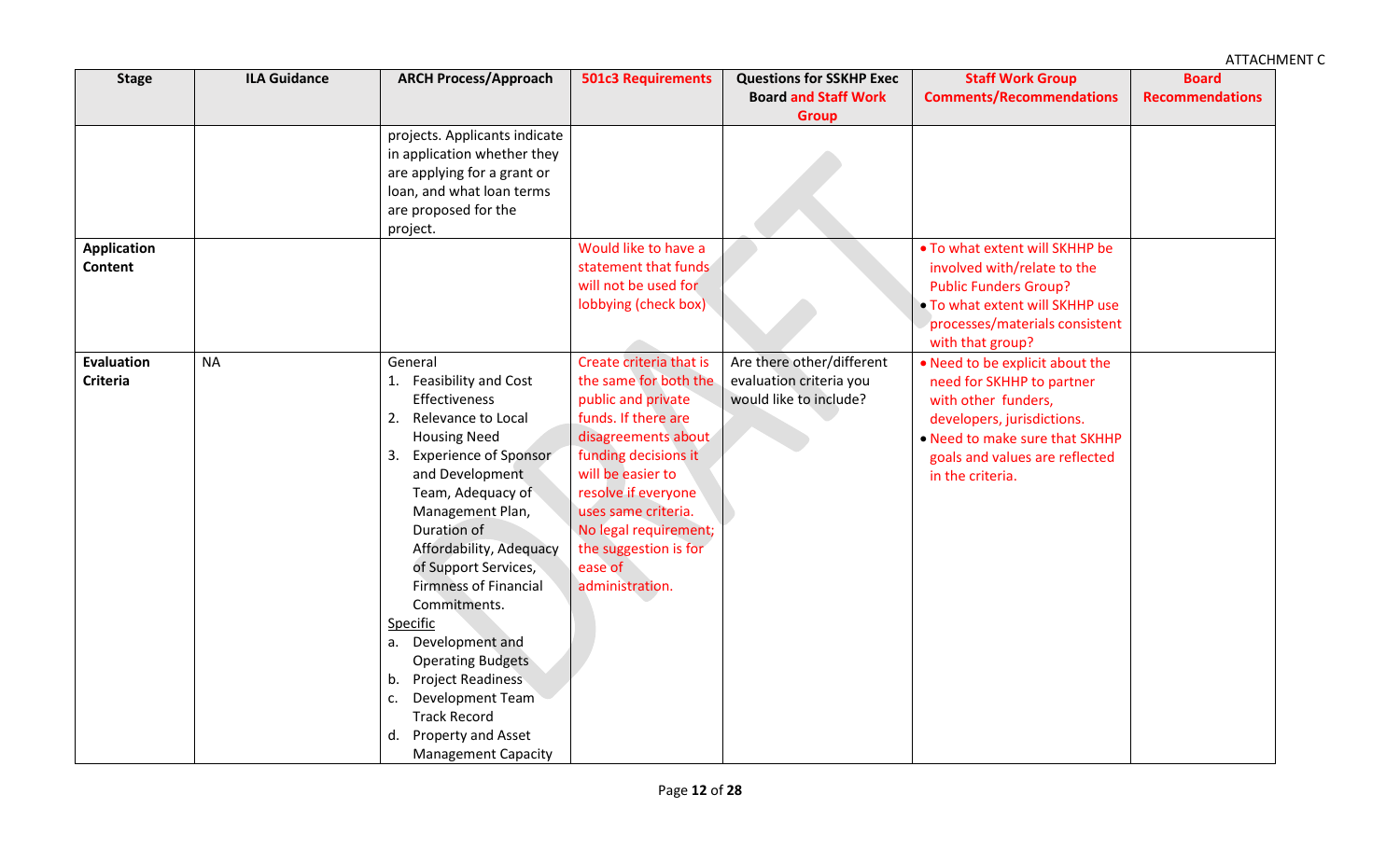| <b>Stage</b>    | <b>ILA Guidance</b>              | <b>ARCH Process/Approach</b>    | <b>501c3 Requirements</b> | <b>Questions for SSKHP Exec</b> | <b>Staff Work Group</b>         | <b>Board</b>           |
|-----------------|----------------------------------|---------------------------------|---------------------------|---------------------------------|---------------------------------|------------------------|
|                 |                                  |                                 |                           | <b>Board and Staff Work</b>     | <b>Comments/Recommendations</b> | <b>Recommendations</b> |
|                 |                                  |                                 |                           | <b>Group</b>                    |                                 |                        |
|                 |                                  | Displacement and<br>e.          |                           |                                 |                                 |                        |
|                 |                                  | Relocations                     |                           |                                 |                                 |                        |
|                 |                                  | f.<br>Criteria for Out of Cycle |                           |                                 |                                 |                        |
|                 |                                  | Proposals                       |                           |                                 |                                 |                        |
| <b>Decision</b> | 4. b. Executive Board            |                                 | <b>Funding decisions</b>  |                                 | • Should both boards be         |                        |
| <b>Makers</b>   | provides recommendations         |                                 | with respect to           |                                 | required to approve use of      |                        |
|                 | to the Parties regarding the     |                                 | philanthropic \$ will     |                                 | both public and private \$?     |                        |
|                 | allocation of public and         |                                 | need to be approved       |                                 | . How much authority does the   |                        |
|                 | private funding                  |                                 | by both the Exec          |                                 | SKHHP want to have in           |                        |
|                 | 14. f. (i) Each Party            |                                 | Board and 501c3           |                                 | decisions about use of 501c3    |                        |
|                 | choosing to participate in       |                                 | funds.                    |                                 | funds?                          |                        |
|                 | funding a project or             |                                 | There will be some        |                                 |                                 |                        |
|                 | program through the              |                                 | overlap between the       |                                 |                                 |                        |
|                 | <b>Housing Capital Funds</b>     |                                 | two boards, but the       |                                 |                                 |                        |
|                 | Account will by action of its    |                                 | 501c3 board will be       |                                 |                                 |                        |
|                 | legislative body authorize       |                                 | different than Exec       |                                 |                                 |                        |
|                 | the application of a             |                                 | board.                    |                                 |                                 |                        |
|                 | specified amount of its          |                                 | After non-profit is       |                                 |                                 |                        |
|                 | <b>Individual Account monies</b> |                                 | formed, there could       |                                 |                                 |                        |
|                 | to such project or program,      |                                 | be a separate             |                                 |                                 |                        |
|                 | and will authorize and           |                                 | agreement between         |                                 |                                 |                        |
|                 | direct the SKHHP Executive       |                                 | 501c3 and Executive       |                                 |                                 |                        |
|                 | Board, the SKHHP Program         |                                 | board to spell out        |                                 |                                 |                        |
|                 | Manager, and the                 |                                 | details. Keep the         |                                 |                                 |                        |
|                 | Administering Agency to          |                                 | incorporation             |                                 |                                 |                        |
|                 | take such actions as             |                                 | documents at a high       |                                 |                                 |                        |
|                 | necessary to accomplish          |                                 | level.                    |                                 |                                 |                        |
|                 | this                             |                                 |                           |                                 |                                 |                        |
|                 | The Executive Board will         |                                 |                           |                                 |                                 |                        |
|                 | recommend to the                 |                                 |                           |                                 |                                 |                        |
|                 | individual legislative bodies    |                                 |                           |                                 |                                 |                        |
|                 | various terms to                 |                                 |                           |                                 |                                 |                        |
|                 | accompany their                  |                                 |                           |                                 |                                 |                        |
|                 | authorizations, including        |                                 |                           |                                 |                                 |                        |
|                 | amount allocated, project        |                                 |                           |                                 |                                 |                        |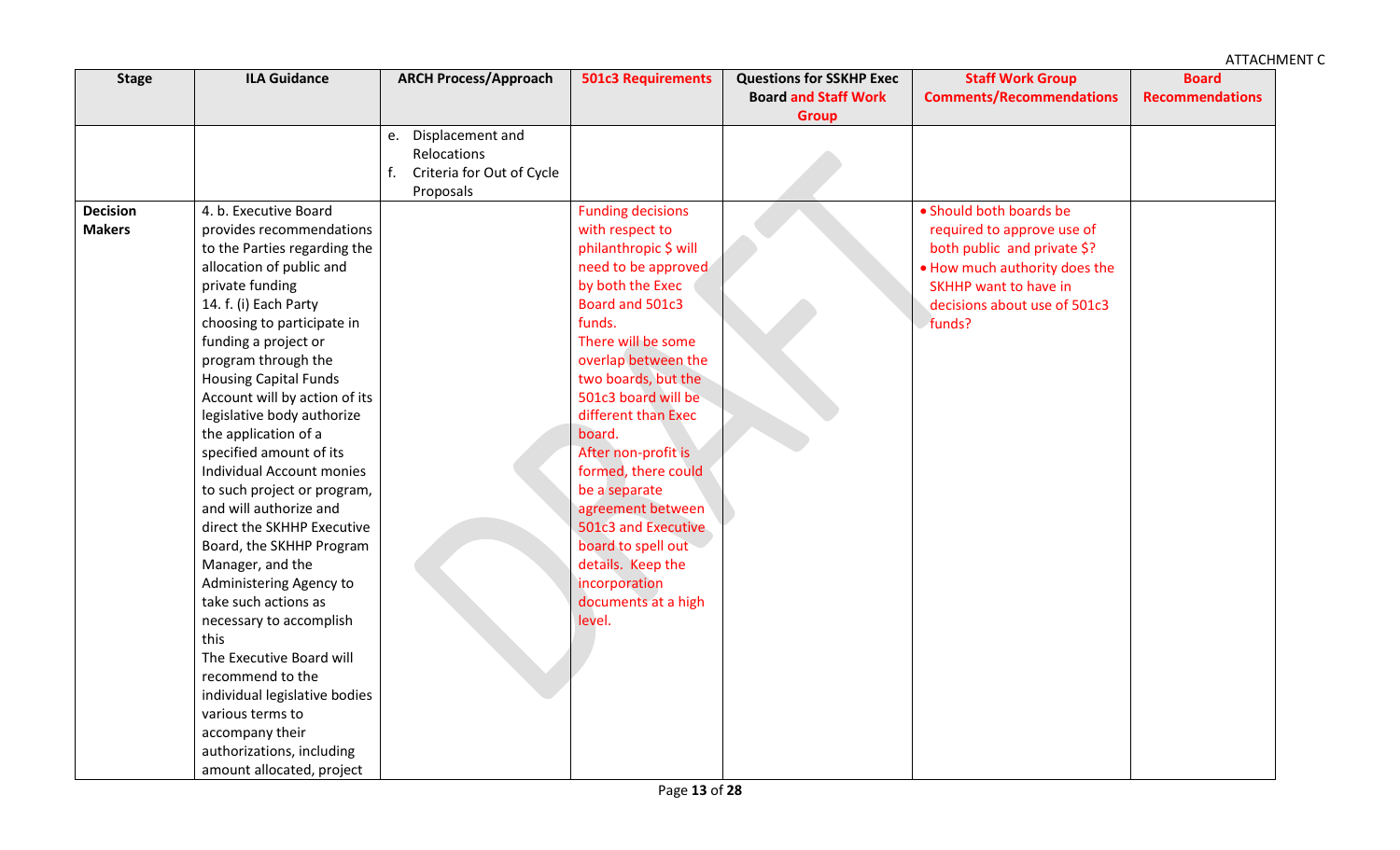| <b>Stage</b>                         | <b>ILA Guidance</b>                                                                                                                                                                                                                                                                                                                                                            | <b>ARCH Process/Approach</b>                                                                                                                                                                                                                                                                                                                                                                                                                                                                             | <b>501c3 Requirements</b> | <b>Questions for SSKHP Exec</b><br><b>Board and Staff Work</b><br><b>Group</b>                                                                                        | <b>Staff Work Group</b><br><b>Comments/Recommendations</b>                                                                                                                                                            | <b>Board</b><br><b>Recommendations</b> |
|--------------------------------------|--------------------------------------------------------------------------------------------------------------------------------------------------------------------------------------------------------------------------------------------------------------------------------------------------------------------------------------------------------------------------------|----------------------------------------------------------------------------------------------------------------------------------------------------------------------------------------------------------------------------------------------------------------------------------------------------------------------------------------------------------------------------------------------------------------------------------------------------------------------------------------------------------|---------------------------|-----------------------------------------------------------------------------------------------------------------------------------------------------------------------|-----------------------------------------------------------------------------------------------------------------------------------------------------------------------------------------------------------------------|----------------------------------------|
|                                      | description, affordability<br>requirements, type and<br>term of funding<br>commitment, and security<br>interests.                                                                                                                                                                                                                                                              |                                                                                                                                                                                                                                                                                                                                                                                                                                                                                                          |                           |                                                                                                                                                                       |                                                                                                                                                                                                                       |                                        |
| Role of the<br><b>Advisory Board</b> | 8. Advisory Board will<br>provide advice and<br>recommendation to the<br><b>Executive Board on land</b><br>and/or money resource<br>allocation for affordable<br>housing projects, input on<br>policy needs related to<br>housing stability, program<br>design and development,<br>recommendations for<br>emergency shelter and<br>other immediate<br>affordable housing needs | Advisory Board does not set<br>priorities or make decisions;<br>they advise on<br>recommendations,<br>including funding<br>conditions. AB discusses the<br>applications and prepares<br>summary matrices that<br>outline the public benefits<br>of the projects, and other<br>basic information.<br>The AB finalizes<br>recommendations and<br>associated funding<br>conditions and presents<br>recommendations to the<br>ARCH Exec Board, with help<br>from staff to prepare<br>presentation materials. |                           | What role would you like<br>the Advisory Board to play<br>with respect to priority<br>setting, evaluation criteria,<br>proposal review and<br>recommendations?        | . Do you want Adv Board<br>involved in decisions about<br>both public and private funds?                                                                                                                              |                                        |
| <b>Contract</b><br><b>Documents</b>  | 4. c. Exec Brd directs<br>Administering Agency to<br>enter into agreements with<br>third parties for the use<br>and application of public<br>and private funds.<br>4. d. (v) SKHHP staff<br>develop standard<br>regulatory agreements<br>acceptable to private and                                                                                                             |                                                                                                                                                                                                                                                                                                                                                                                                                                                                                                          |                           | Can the process be<br>structured so that a<br>developer can enter into a<br>contract with SKHHP<br>without having to getting<br>approval from all member<br>Councils? | • To the extent SKHHP contracts<br>with for-profits, will need to<br>make sure agreements are<br>clear regarding terms,<br>including: affordability<br>requirements, expected<br>engagement with<br>communities, etc. |                                        |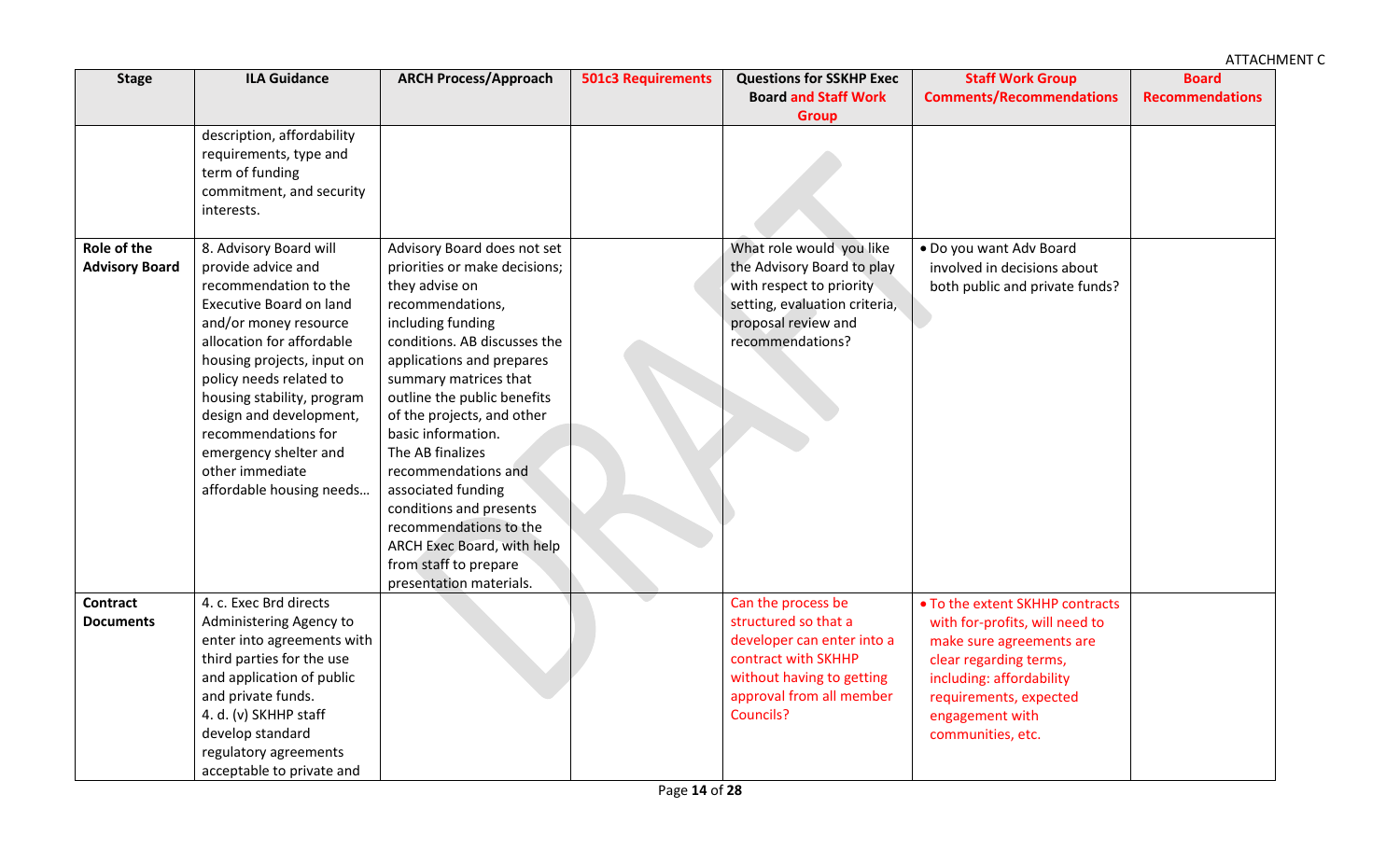| <b>Stage</b>        | <b>ILA Guidance</b>            | <b>ARCH Process/Approach</b> | <b>501c3 Requirements</b> | <b>Questions for SSKHP Exec</b> | <b>Staff Work Group</b>         | <b>Board</b>           |
|---------------------|--------------------------------|------------------------------|---------------------------|---------------------------------|---------------------------------|------------------------|
|                     |                                |                              |                           | <b>Board and Staff Work</b>     | <b>Comments/Recommendations</b> | <b>Recommendations</b> |
|                     |                                |                              |                           | <b>Group</b>                    |                                 |                        |
|                     | public financial institutions  |                              |                           |                                 | . What is developers experience |                        |
|                     | to facilitate the availability |                              |                           |                                 | with other fund sources?        |                        |
|                     | of funding for private and     |                              |                           |                                 | . What staff capacity is needed |                        |
|                     | public projects containing     |                              |                           |                                 | to carry out this work? Should  |                        |
|                     | affordable housing.            |                              |                           |                                 | it be done in-house or          |                        |
|                     | 14.f. The Executive Board      |                              |                           |                                 | contracted out?                 |                        |
|                     | will develop standard          |                              |                           |                                 |                                 |                        |
|                     | forms of approvals and         |                              |                           |                                 |                                 |                        |
|                     | agreements to be used in       |                              |                           |                                 |                                 |                        |
|                     | the application of funds       |                              |                           |                                 |                                 |                        |
|                     | contributed to the Housing     |                              |                           |                                 |                                 |                        |
|                     | Capital Funds Account          |                              |                           |                                 |                                 |                        |
|                     | (collectively referred to as   |                              |                           |                                 |                                 |                        |
|                     | "project financing             |                              |                           |                                 |                                 |                        |
|                     | documents")                    |                              |                           |                                 |                                 |                        |
| <b>Reporting</b>    | 4. c. At least annually,       |                              |                           |                                 |                                 |                        |
| <b>Requirements</b> | report to the Parties on the   |                              |                           |                                 |                                 |                        |
|                     | geographic distribution of     |                              |                           |                                 |                                 |                        |
|                     | all housing capital funds      |                              |                           |                                 |                                 |                        |
|                     | 14. c. The Administering       |                              |                           |                                 |                                 |                        |
|                     | Agency will maintain           |                              |                           |                                 |                                 |                        |
|                     | records to separately track    |                              |                           |                                 |                                 |                        |
|                     | the deposits, withdrawals      |                              |                           |                                 |                                 |                        |
|                     | and interest earnings,         |                              |                           |                                 |                                 |                        |
|                     | within each Individual         |                              |                           |                                 |                                 |                        |
|                     | Account and each Project       |                              |                           |                                 |                                 |                        |
|                     | Account, and provide           |                              |                           |                                 |                                 |                        |
|                     | quarterly reports to all       |                              |                           |                                 |                                 |                        |
|                     | Parties as to the status of    |                              |                           |                                 |                                 |                        |
|                     | funds in each Individual       |                              |                           |                                 |                                 |                        |
|                     | Account and Project            |                              |                           |                                 |                                 |                        |
|                     | Account. These                 |                              |                           |                                 |                                 |                        |
|                     | responsibilities may be        |                              |                           |                                 |                                 |                        |
|                     | delegated to the SKHHP         |                              |                           |                                 |                                 |                        |
|                     | Program Manager                |                              |                           |                                 |                                 |                        |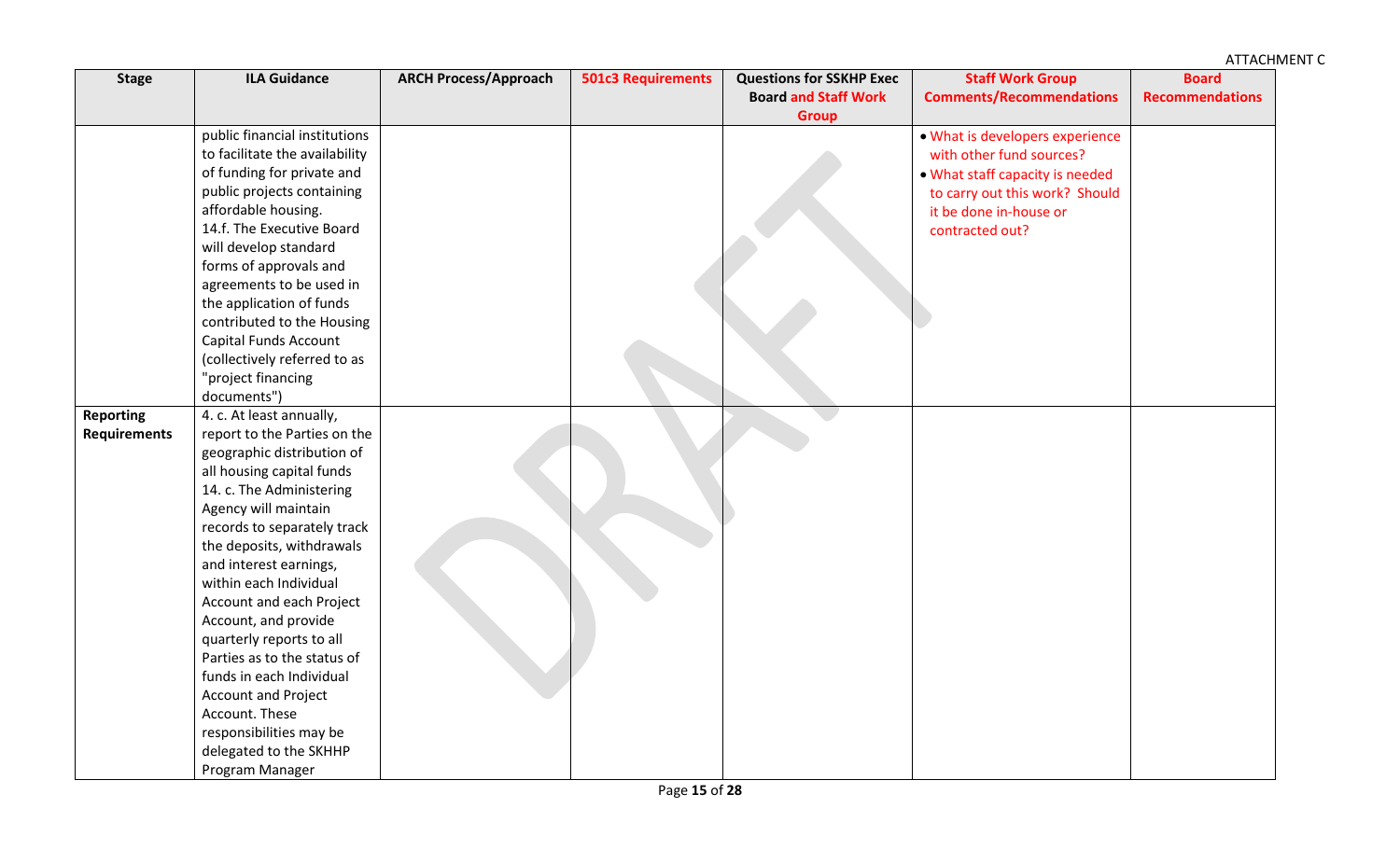| <b>Stage</b>          | <b>ILA Guidance</b>             | <b>ARCH Process/Approach</b> | <b>501c3 Requirements</b> | <b>Questions for SSKHP Exec</b> | <b>Staff Work Group</b>            | <b>Board</b>           |
|-----------------------|---------------------------------|------------------------------|---------------------------|---------------------------------|------------------------------------|------------------------|
|                       |                                 |                              |                           | <b>Board and Staff Work</b>     | <b>Comments/Recommendations</b>    | <b>Recommendations</b> |
|                       |                                 |                              |                           | <b>Group</b>                    |                                    |                        |
| Project               | 4. d. (viii) Develop and        | Staff provide compliance     |                           | Will need to set capacity       | . What resources will be needed    |                        |
| <b>Monitoring and</b> | carry out procedures for        | monitoring for all member    |                           | based on anticipated            | to do this work? Will this work    |                        |
| Compliance            | monitoring of affordable        | cities for projects funded   |                           | number of units.                | be done in-house, or through a     |                        |
|                       | units and to administer         | via the capital fund and     |                           | Will this work be conducted     | contract entity?                   |                        |
|                       | direct service housing          | through local inclusionary   |                           | by SKHHP staff or city staff    |                                    |                        |
|                       | programs on behalf of any       | zoning projects and/or       |                           | for units in their              |                                    |                        |
|                       | Party. Such direct service      | development agreements.      |                           | jurisdictions?                  |                                    |                        |
|                       | housing programs may            | Compliance is required on    |                           | Should it apply to units        |                                    |                        |
|                       | include but are not limited     |                              |                           | created with capital fund       |                                    |                        |
|                       | to relocation assistance        |                              |                           | and by zoning incentives        |                                    |                        |
|                       | programs, rent voucher          |                              |                           | and/or requirements?            |                                    |                        |
|                       | and/or deposit loan             |                              |                           |                                 |                                    |                        |
|                       | programs.                       |                              |                           |                                 |                                    |                        |
| <b>Sources of</b>     | (14) Contributions from         | Member contributions of      |                           | Should contributions to the     | . What is the level of interest in |                        |
| <b>Funding</b>        | parties, or (4. d. (xi)) public | cash and land. Projects rely |                           | capital fund be expected or     | <b>SKHHP among philanthropic</b>   |                        |
|                       | and private fundraising         | heavily on other funds. For  |                           | encouraged?                     | funding sources?                   |                        |
|                       | efforts of public and           | every \$1 in local           |                           | Do you want land to count       |                                    |                        |
|                       | private entities (including     | contributions to HTF \$10    |                           | as a contribution to the        |                                    |                        |
|                       | non-profit corporations) to     | has been contributed to      |                           | capital fund?                   |                                    |                        |
|                       | raise funds to carry out the    | ARCH projects. Have not      |                           |                                 |                                    |                        |
|                       | purposes of this                | historically raised          |                           |                                 |                                    |                        |
|                       | Agreement.                      | philanthropic funds.         |                           |                                 |                                    |                        |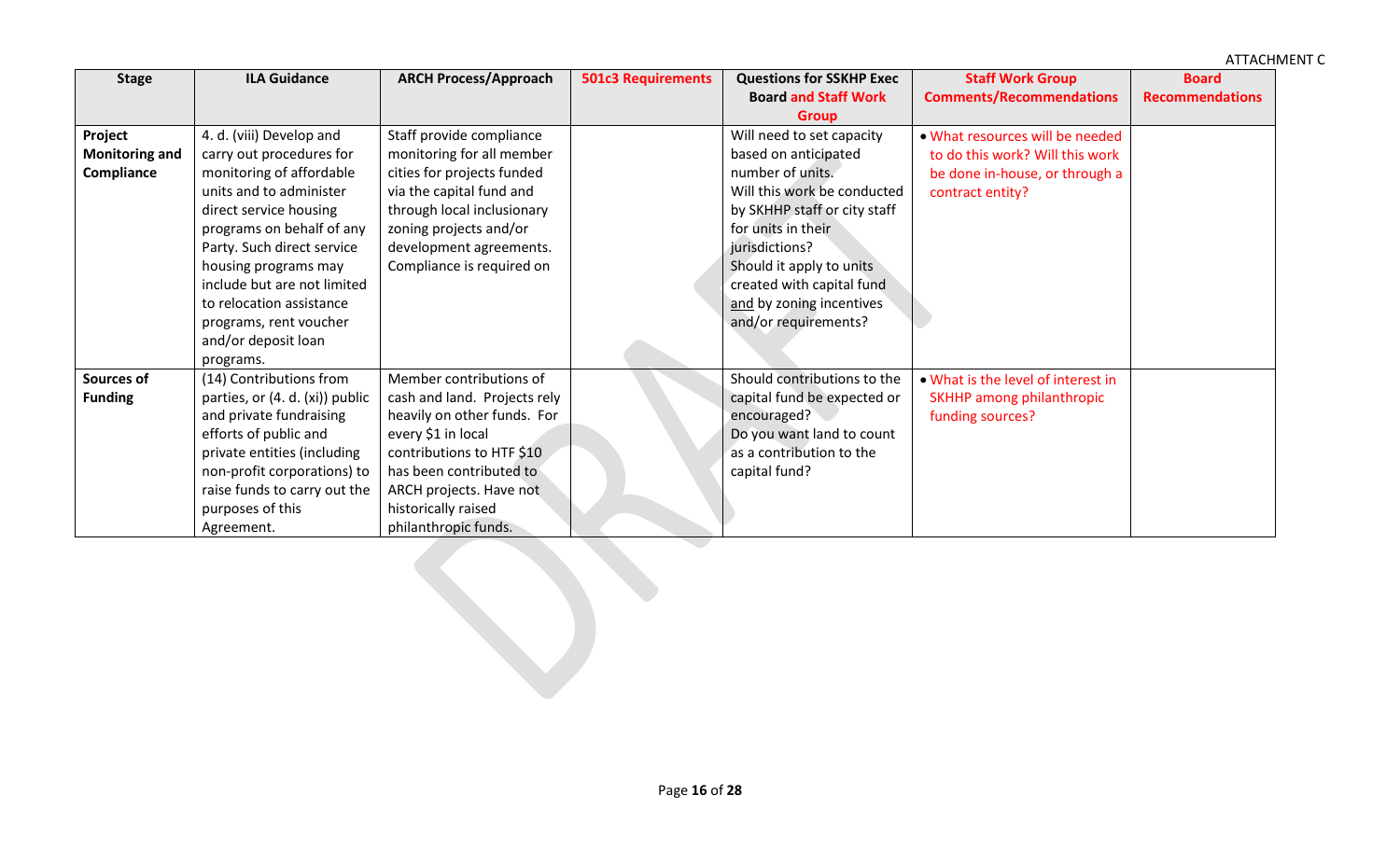

## **2021 First Quarter Progress Report**

# WHO WE ARE

Partnership formed by an interlocal agreement between 10 jurisdictions in South King County supporting collaboration and sharing of resources to effectively address housing and homelessness in the region.

## PURPOSE

Increase the available options for South King County residents to access affordable housing and to preserve the existing housing stock.

## CONTACT

**Website:** [http://skhhp.org](http://skhhp.org/)

**Phone:** (253) 329-7394

**Email:**  [info@skhhp.org](mailto:info@skhhp.org)

The following is a SKHHP progress report for the first quarter of 2021. This quarter included adoption of an Interlocal Agreement and a companion agreement to pool Substitute Housing Bill 1406 sales tax credit revenue funds, adoption of the SKHHP Advisory Board structure, adoption of 2021 Federal Legislative priorities, and kickoff to process and planning for SKHHP's Housing Capital Fund.

## **GOVERNANCE AND ADMINISTRATION**

- Development of Advisory Board structure
- Adoption of 2021 Federal Legislative Priorities

## **POLICY AND PLANNING**

- SKHHP approval of interlocal agreement and companion agreement to pool Substitute House Bill 1406 sales tax credit revenue funds
- Support for South King County City Housing Action Plans
- Kickoff of SKHHP Housing Capital Funding process and planning
- Convening South King County housing planners group

## **OUTREACH AND EDUCATION**

## *Represent SKHHP at local and regional meetings and forums*

- Housing Interjurisdictional Team (HIJT) for Affordable Housing Committee (AHC)
- Equity and Social Justice work group for AHC
- King County public funders group
- Sound Cities Association (SCA) Caucus to the AHC
- **SKC Forum on Homelessness**
- SKC Homelessness Advisory Committee (HAC)
- SKC Human Service Planners group

## *SKHHP Executive Board educational topics*

- Pacifica Law Group and pursuing 501(c)(3) status
- Successful advisory boards, lessons learned, and best practices
- King County Health Through Housing proposal

### *Strengthen regional stakeholders' understanding of housing needs in SKC*

• Began convening role for South King County Joint Planners and Developers

Informational and relationship building sessions with the following groups:

- Eastside Legal Assistance Program
- Puget Sound Regional Council
- South King County Mobility Coalition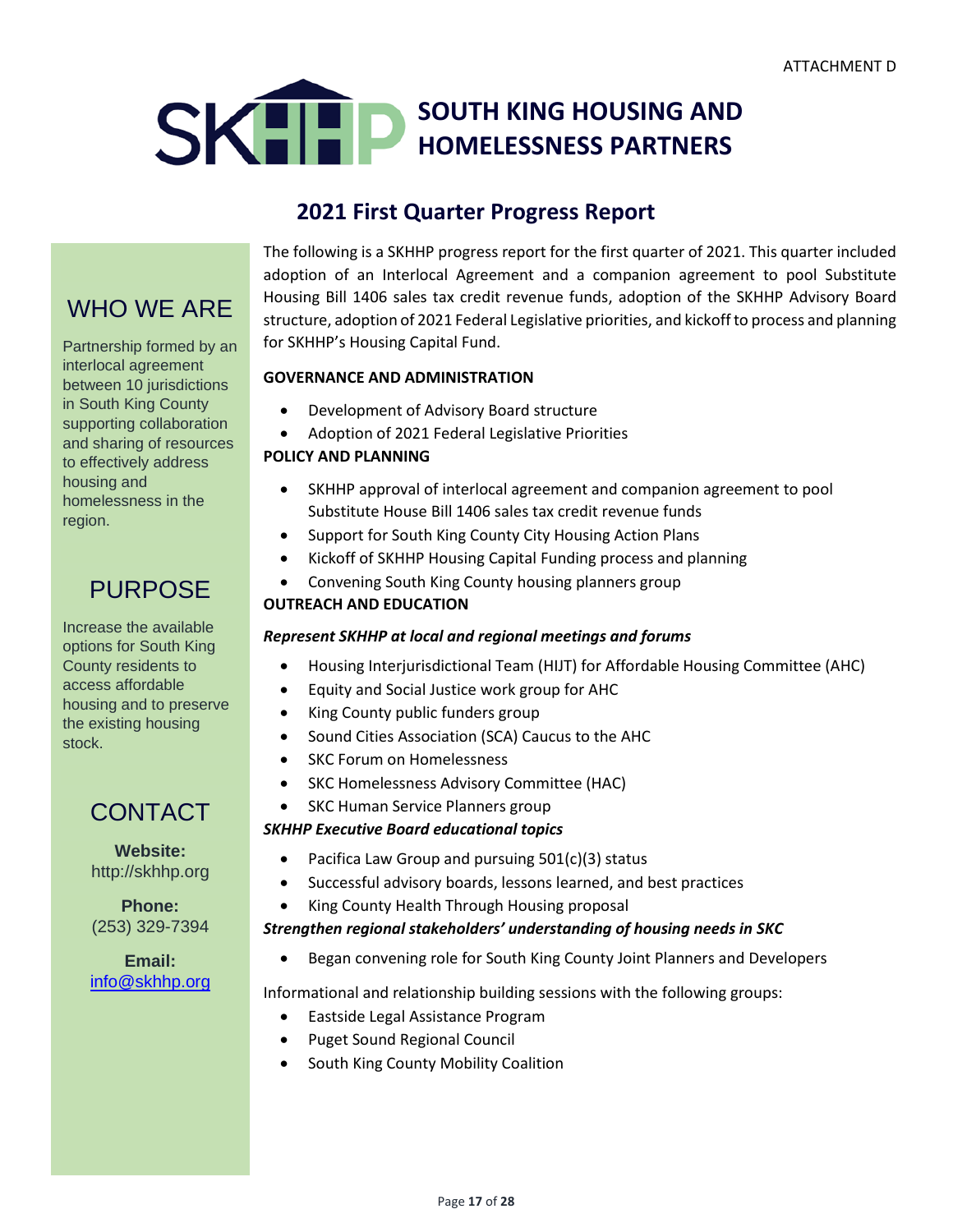| <b>SKHHP Fund</b>                                 | <b>BUDGET</b> | <b>ACTUAL</b> |
|---------------------------------------------------|---------------|---------------|
| <b>OPERATING REVENUES</b>                         |               |               |
| Auburn                                            | 26,000        | ٠             |
| <b>Burien</b>                                     | 15,000        | ۰             |
| Covington                                         | 7,500         |               |
| Des Moines                                        | 7,500         | ۰             |
| Federal Way                                       | 26,000        |               |
| Kent                                              | 34,000        |               |
| Normandy Park                                     | 4,000         |               |
| Renton                                            | 34,000        |               |
| Tukwila                                           | 7,500         |               |
| Unincorporated KC                                 | 34,000        | ٠             |
| King County additional contribution               | 41,000        | ٠             |
| <b>Contributions/Donations</b>                    | 15,000        | ۰             |
| <b>INTEREST EARNINGS</b>                          | 1,600         | 60            |
| <b>Total</b>                                      | 253,100       | 60            |
|                                                   |               |               |
| <b>EXPENDITURES</b>                               | <b>BUDGET</b> | <b>ACTUAL</b> |
| <b>SKHHP Cost Reimbursement</b>                   | 279,860       | 60,624        |
| <b>Administration Fee</b>                         | 28,000        | 7,000         |
| <b>Total</b>                                      | 307,860       | 67,624        |
|                                                   |               |               |
| Beginning Fund Balance - January 1, 2021          | 241,645       |               |
| Estimated Net Change In Fund Balance              | (54, 760)     |               |
| Estimated Ending Fund Balance - December 31, 2021 | 186,885       |               |

## **South King Housing and Homelessness Partners Fund Status As of March 2021**

| <b>SKHHP Cost Reimbursement Detail</b> | <b>Actual</b> |
|----------------------------------------|---------------|
| <b>EXPENDITURES</b>                    |               |
| Wages                                  | 39,722        |
| <b>Benefits</b>                        | 14,495        |
| <b>Supplies</b>                        |               |
| <b>Professional Services</b>           | 131           |
| Interfund Allocations                  | 6,275         |
| Total                                  | 60,624        |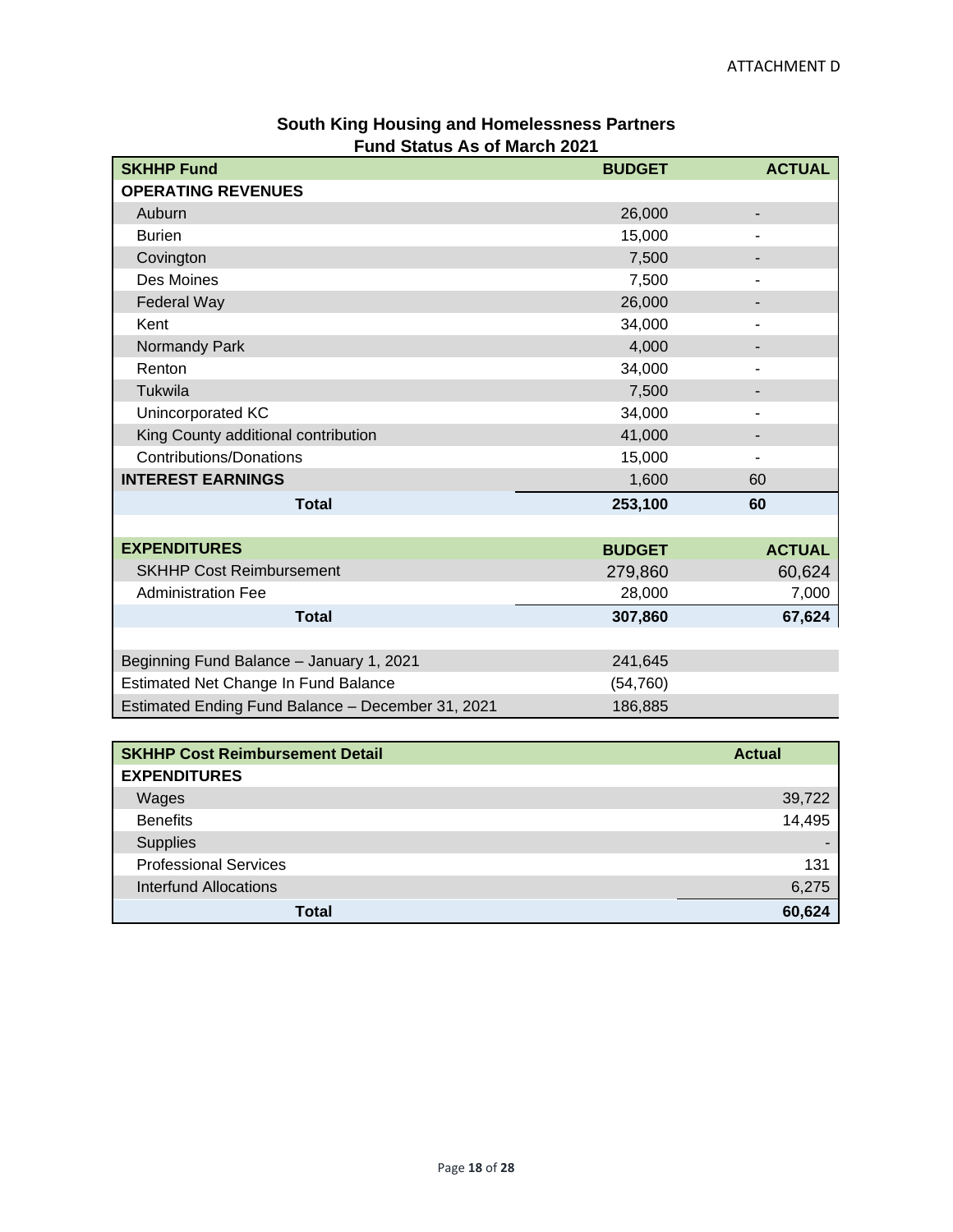## **Memorandum**



| To:   | <b>SKHHP Executive Board</b>          |
|-------|---------------------------------------|
| From: | Angela San Filippo, Executive Manager |
| Date: | May 14, 2021                          |
| Re:   | State Legislative Priorities Update   |

The SKHHP Executive Board identified 2021 State legislative Priorities through adoption of Resolution 2020-06 on November 20, 2020. The 2021 State Legislative session closed on April 25. This table summarizes the final status of bills related to SKHHP's 2021 Legislative Priorities.

| <b>SKHHP LEGISLATIVE PRIORITY</b>                                                                                                                                                                              | <b>BILL SUMMARIES AND FINAL STATUS</b>                                                                                                                                                                                                                                                                                                                        |
|----------------------------------------------------------------------------------------------------------------------------------------------------------------------------------------------------------------|---------------------------------------------------------------------------------------------------------------------------------------------------------------------------------------------------------------------------------------------------------------------------------------------------------------------------------------------------------------|
| <b>HOUSING STABILITY</b><br>1.                                                                                                                                                                                 |                                                                                                                                                                                                                                                                                                                                                               |
| Support implementation of statewide just cause<br>eviction legislation to improve housing stability<br>and create consistency in information and<br>education.                                                 | <b>E2SHB 1236</b><br>Passed Legislature, delivered to Governor<br>Landlords cannot evict tenants without "just-<br>cause" (e.g. nonpayment of rent, landlord moving<br>into unit, etc.), except if initial lease term was 12-<br>months and subsequent lease terms are between<br>6-12 months, a landlord can terminate with a 60<br>day no-cause notice.     |
|                                                                                                                                                                                                                | Notices to terminate must provide all information<br>known to the landlord at the time of the notice<br>so tenant can defend themselves.<br>If a tenant permanently vacates for a reason<br>other than the landlord terminating the tenancy<br>(such as death, deportation, etc.), the remaining<br>occupants can apply to take over the rental<br>agreement. |
| Advocate for additional resources to address<br>housing stability created by the economic<br>impacts of the COVID-19 pandemic, including<br>rent assistance and foreclosure/eviction<br>prevention assistance. | <b>E2SHB 1277</b><br>Passed Legislature, delivered to Governor (more<br>information in section 4)<br><b>E2SSB 5160</b><br>Passed Legislature, partially vetoed by Governor<br>Provides legal representation for tenants facing<br>eviction, requires repayment plans for unpaid                                                                               |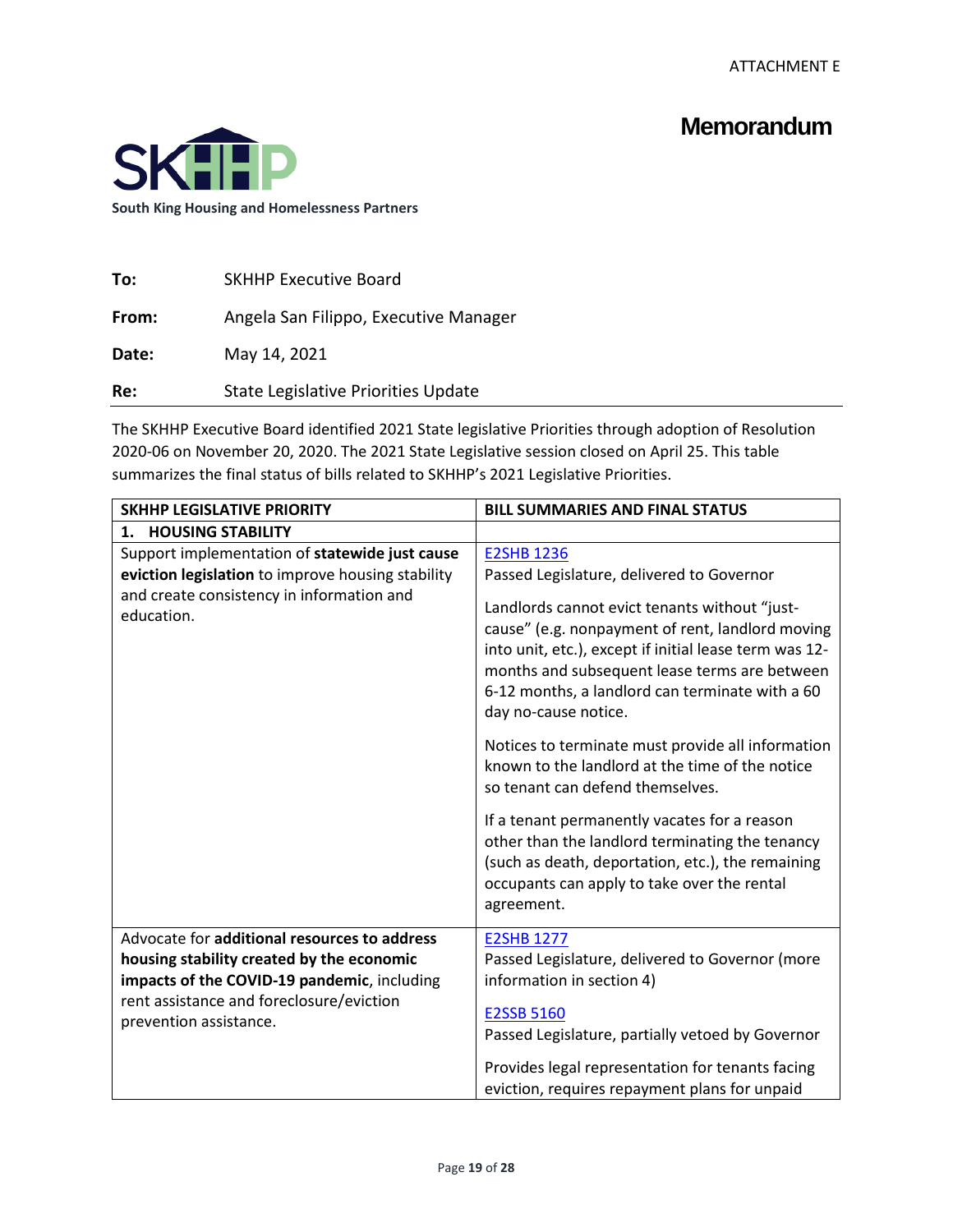| <b>SKHHP LEGISLATIVE PRIORITY</b>                                                         | <b>BILL SUMMARIES AND FINAL STATUS</b>                                                            |
|-------------------------------------------------------------------------------------------|---------------------------------------------------------------------------------------------------|
|                                                                                           | rent during the pandemic, and ensures that                                                        |
|                                                                                           | landlords and tenants can access state rental                                                     |
|                                                                                           | assistance programs.                                                                              |
| <b>FISCAL FLEXIBILITY</b><br>2.                                                           |                                                                                                   |
| Lift the 1% property tax cap. Current revenues                                            | <b>HB 1362</b>                                                                                    |
| are not enough for many cities to support                                                 | Did not pass                                                                                      |
| community expectations and priorities and city                                            | Heard but did not act on HB 1362 that would                                                       |
| tax structures are not keeping up with traditional                                        |                                                                                                   |
| rate of inflation and growing costs. Lifting the                                          | allow up to 3% increase to the property tax cap,<br>based on population and inflation.            |
| property tax increase will allow funding flexibility                                      |                                                                                                   |
| and preserve critical city services.                                                      |                                                                                                   |
| Authorize property tax-based tax increment                                                | <b>ESHB 1189</b>                                                                                  |
| financing, with a constitutional amendment if                                             | Legislature passed, delivered to Governor                                                         |
| necessary. This will allow cities to access critically                                    | Authorized a property-tax based Tax Increment                                                     |
| needed funding for local economic development                                             | Financing (TIF) tool to fund public infrastructure                                                |
| projects. This approach doesn't raise property                                            | that helps drive economic development.                                                            |
| taxes on residents but allows development to pay<br>for the public infrastructure needed. |                                                                                                   |
|                                                                                           | Does not impact the state's property tac rate<br>$\bullet$                                        |
|                                                                                           | or revenue                                                                                        |
|                                                                                           | Protects current taxing districts' authority<br>$\bullet$                                         |
|                                                                                           | and existing tax collections                                                                      |
|                                                                                           | Stipulates the TIF can only be used to pay for<br>$\bullet$                                       |
|                                                                                           | publicly owned infrastructure                                                                     |
|                                                                                           | Requires a study and mitigation of any<br>$\bullet$<br>impacts on local businesses and affordable |
|                                                                                           | housing                                                                                           |
| <b>INCREASE AND PRESERVE AFFORDABLE</b><br>3.                                             |                                                                                                   |
| <b>HOUSING</b>                                                                            |                                                                                                   |
| Invest \$250 million in the State Housing Trust                                           | Final Capital Budget includes:                                                                    |
| Fund from the Capital Budget, with \$10 million                                           | \$175 million for the Housing Trust Fund                                                          |
| for preservation of affordable housing.                                                   | \$105 million general pool<br>$\circ$                                                             |
|                                                                                           | $\circ$ \$44 million programmatic set asides                                                      |
|                                                                                           | (e.g. preservation)                                                                               |
|                                                                                           | \$93.8 million for a new rapid capital<br>٠                                                       |
|                                                                                           | acquisition fund (primarily serves people                                                         |
|                                                                                           | experiencing homelessness)                                                                        |
| <b>INCREASE STATE RESOURCES TO PREVENT</b><br>4.                                          |                                                                                                   |
| <b>AND END HOMELESSNESS</b>                                                               |                                                                                                   |
| Significantly increase state document recording                                           | <b>E2SHB 1277</b>                                                                                 |
| fee - specifically increase document recording                                            | Passed Legislature, delivered to Governor                                                         |
| fee by \$100 to increase state and regional                                               | 20% of funds to permanent supportive<br>$\bullet$                                                 |
| resources to prevent and end homelessness.                                                | housing operations, maintenance, and                                                              |
|                                                                                           | services                                                                                          |
|                                                                                           | 4% to landlord mitigation fund (this<br>٠                                                         |
|                                                                                           | biennium, then 2%)                                                                                |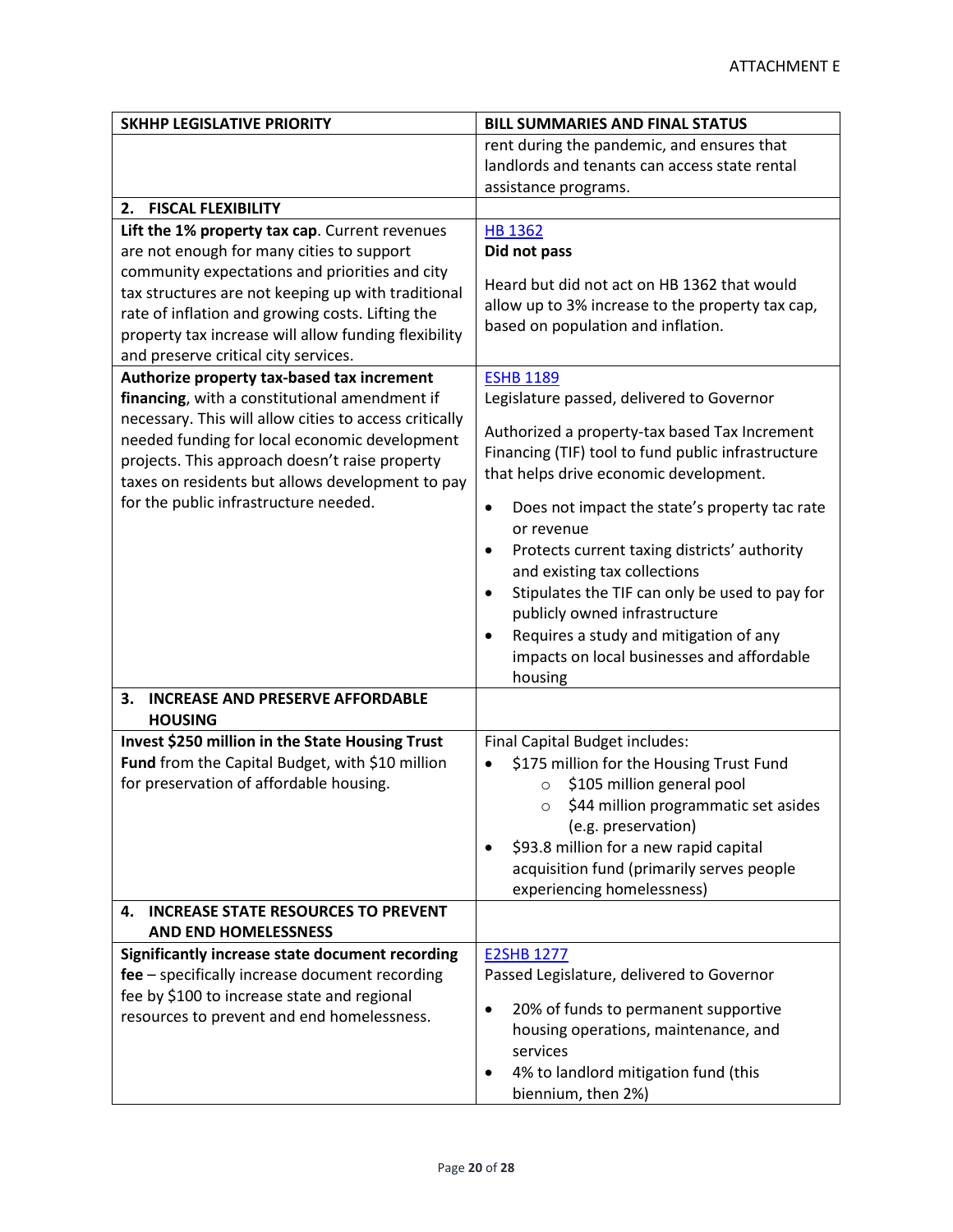| SKHHP LEGISLATIVE PRIORITY | <b>BILL SUMMARIES AND FINAL STATUS</b>                                                                                                                                                                                                                                                                             |
|----------------------------|--------------------------------------------------------------------------------------------------------------------------------------------------------------------------------------------------------------------------------------------------------------------------------------------------------------------|
|                            | Remainder:                                                                                                                                                                                                                                                                                                         |
|                            | 60% to project-based vouchers,<br>$\circ$<br>services, rapid rehousing, emergency<br>housing or acquisition for persons<br>who are chronically homeless<br>50% of those served must be<br>$\circ$<br>unsheltered<br>Eviction prevention rental assistance<br>$\circ$<br>also allowed after 60% threshold is<br>met |

#### **The following is a summary of other bills of interest.**

#### [ESHB 1070](https://app.leg.wa.gov/billsummary?BillNumber=1070&Initiative=false&Year=2021)

Passed Legislature, signed by Governor

- Revises local 0.1% sales and use tax option for housing and related services (2020 HB 1590)
	- o Allows property acquisition
	- o Includes homeless single adults in eligible population groups
	- $\circ$  County must provide opportunity for 15% of units to serve individuals with ties to city where facility is located.
- Revises Hotel Motel Lodging Tax
- Allows tax to be used for 0-30% area median income housing and homeless youth housing and service space.

#### [E2SHB 1220](https://app.leg.wa.gov/billsummary?BillNumber=1220&Initiative=false&Year=2021)

Passed Legislature, delivered to Governor

- Adds new planning requirements for comprehensive plans related to:
	- o Moderate density housing options
	- $\circ$  Zoned capacity for affordable housing, shelter and permanent supportive housing
	- o Displacement
	- o Proactive action on racially disparate outcomes
	- o Actions needed to achieve housing affordability
- Encourages actions to accommodate accessory dwelling units
- Jurisdictions may not prohibit permanent supportive housing wherever housing and hotels are allowed
- Jurisdictions may not prohibit indoor emergency housing or indoor emergency shelter in any zones where hotels are allowed, except with an adopted ordinance authorizing indoor emergency shelters and indoor emergency housing in a majority of zones within a 1-mile proximity to transit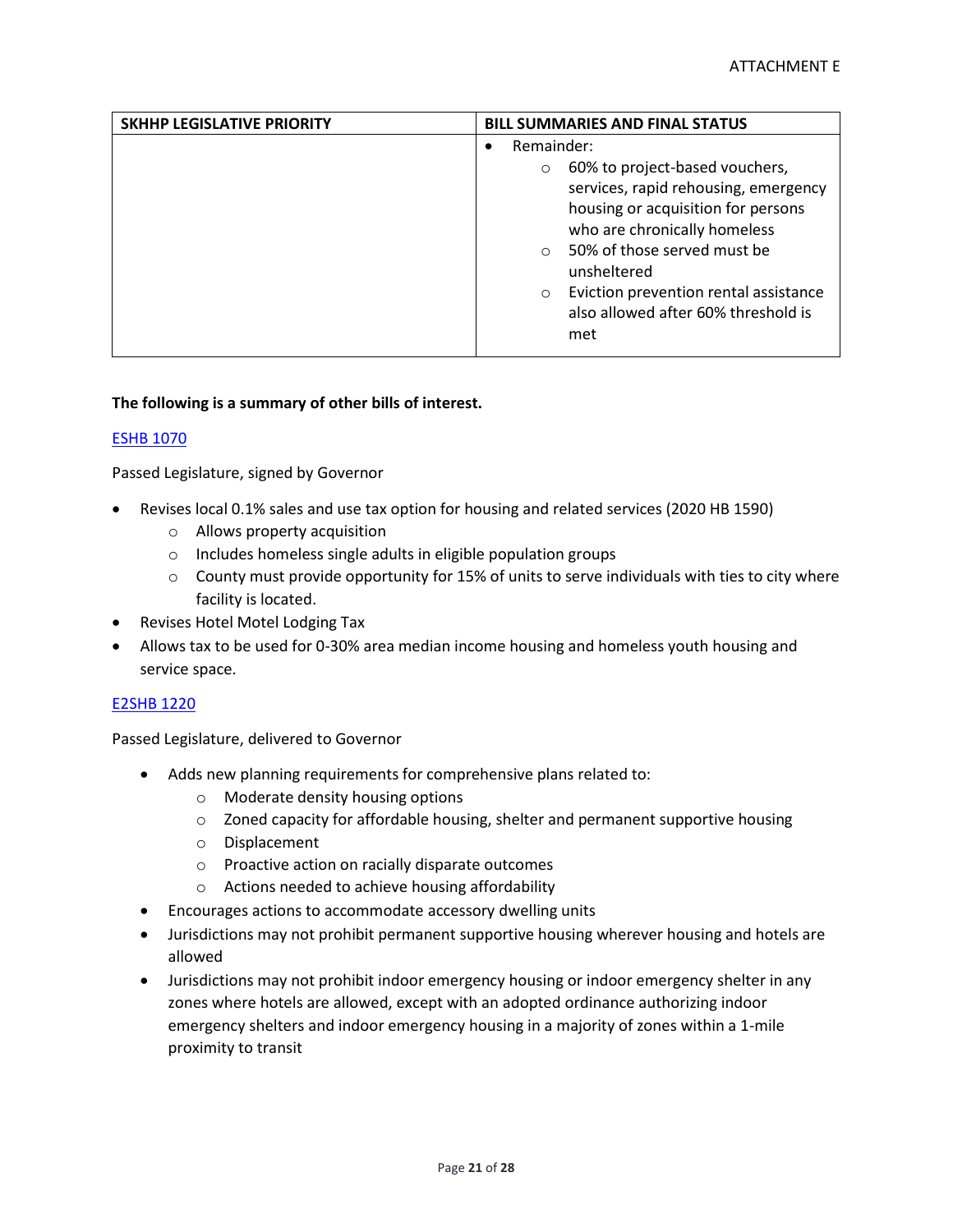#### [E2SSB](https://app.leg.wa.gov/billsummary?BillNumber=5287&Initiative=false&Year=2021) 5287

Passed Legislature, delivered to Governor

- Allows King County to implement Multifamily Tax Exemption (MFTE) in unincorporated urban areas
- Creates a new 20-year exemption program
- Allows buildings to extend the MFTE for an additional 12 years if the project meets local affordability requirements
- Sunsets the MFTE program for new projects in 2032

#### [ESSB 5096](https://app.leg.wa.gov/billsummary?BillNumber=5096&Initiative=false&Year=2021)

Passed Legislature, delivered to Governor

Concerning an excise tax on gains from the sale or exchange of certain capital assets individuals have held for more than a year, unless an exemption applies. Capital assets are assets owned for investment or personal reasons and are not usually sold in the course of business.

Individuals would be required to pay capital gains tax if taxable capital gains exceed:

- \$25,000 for individuals who are not joint filers
- \$50,000 for individuals filing joint returns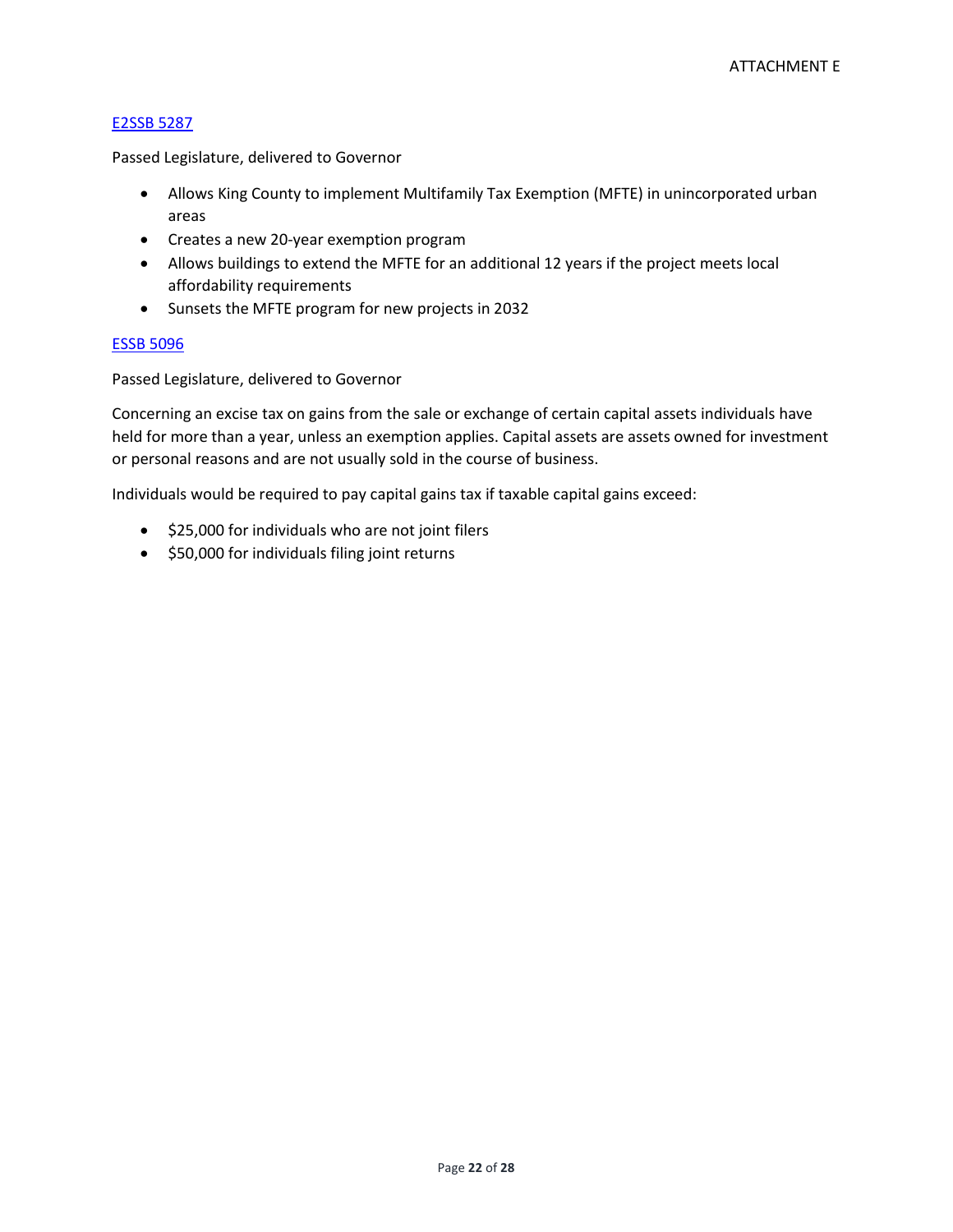## **Memorandum**



| TO:          | <b>SKHHP Executive Board</b>                |
|--------------|---------------------------------------------|
| <b>FROM:</b> | Angela San Filippo, Executive Manager       |
| <b>DATE:</b> | May 14, 2021                                |
| RE:          | 2022 SKHHP work plan and budget development |
|              |                                             |

The following is an outline of the 2022 SKHHP work plan and budget development process, status update on actions from the 2020-2021 work plan, and overview of 2022 work plan discussion and priority setting.

An outline of the work plan and budget development process was presented at the April 23, 2021 Executive Board meeting and has been expanded based on SKHHP staff workgroup and partner jurisdiction input received to date. The intention is to provide a progress update and solicit feedback from SKHHP partner Councils prior to the May SKHHP Executive Board meeting. The May 21 Executive Board meeting will focus on 2022 budget and work plan development through discussion of SKHHP's mission and objectives, status update on the 2020-2021 work plan, and 2022 priority action items.



**April - June:** Outreach and update to partner **Councils** 

**May-June:** Executive Board extended meeting for work plan and budget development

**Summer-Fall:** SKHHP partner jurisdiction adoption of work plan and budget

## **DRAFT SKHHP MISSION** (review and discuss)

South King County jurisdictions working together and sharing resources to create a coordinated and comprehensive approach to increasing housing stability and producing and preserving quality affordable housing in South King County.

**DRAFT OBJECTIVES** (review and discuss)

- Share technical information and resources to promote sound housing policy
- Coordinate public resources to attract greater private and public investment into affordable housing in South King County
- Provide a unified voice to advocate for South King County needs at a local and regional level

## **I. REOCCURRING ANNUAL WORK PLAN ITEMS**

- **a. Governance and administration**
	- Annual development of work plan and budget
	- Quarterly progress and budget reports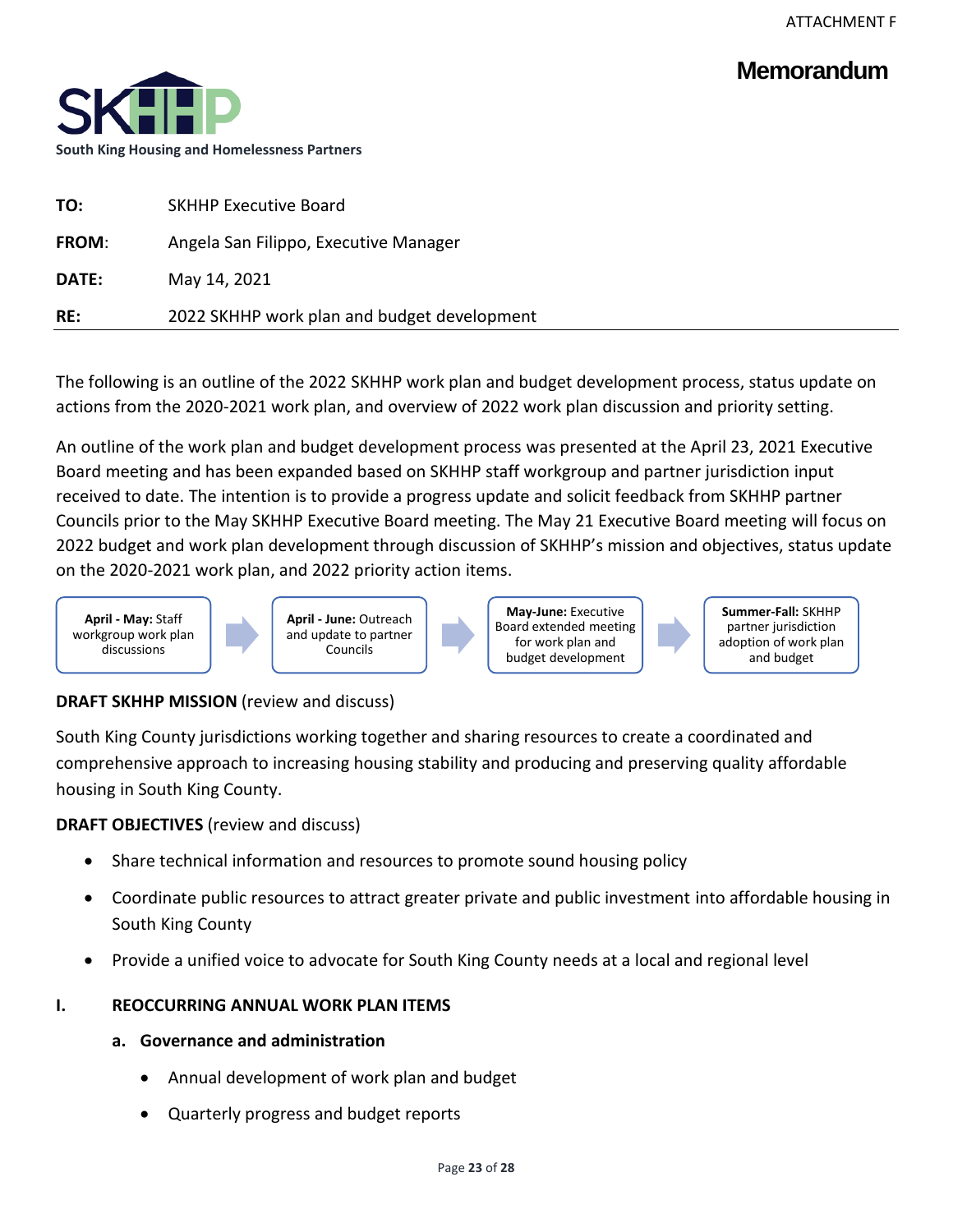- Annual updates and outreach to stakeholders and non-SKHHP partner cities
- Staff support to Executive Board, Advisory Board, and staff workgroup

## **b. Policy and planning**

- Build funding support through advocacy with philanthropic and private corporations
- Support development and implementation of policies and strategies that address tenant protections through anti-displacement, fair housing, and healthy housing
- Support development and implementation of housing strategies that embed and track racial equity

## **c. Outreach and education**

- Represent SKHHP at local and regional meetings and forums
- Monthly SKHHP Executive Board educational topics
- Support SKC engagement and elected official participation in affordable housing development tours
	- o Educational and engagement opportunities for elected officials, stakeholders, and community members
- Develop State and Federal Legislative priorities
- Coordinate and work with developers to better understand barriers to increasing construction and preservation of affordable housing
	- o Convening South King County Joint Planners and Developers Work Group

## **II. 2020-2021 WORK PLAN AREAS OF ONGOING FOCUS**

## **a. Governance and administration**

• Establish SKHHP Advisory Board

### **b. Policy and planning**

- Establish SKHHP Housing Capital Fund and develop administrative plan and structure
- Build funding support through advocacy with philanthropic and private corporations
	- o Establish SKHHP 501(c)(3)
	- o Develop marketing materials
- Support development of housing strategy/action plans
- Maintain inventory and assessment of existing preservation programs for affordable rental and ownership housing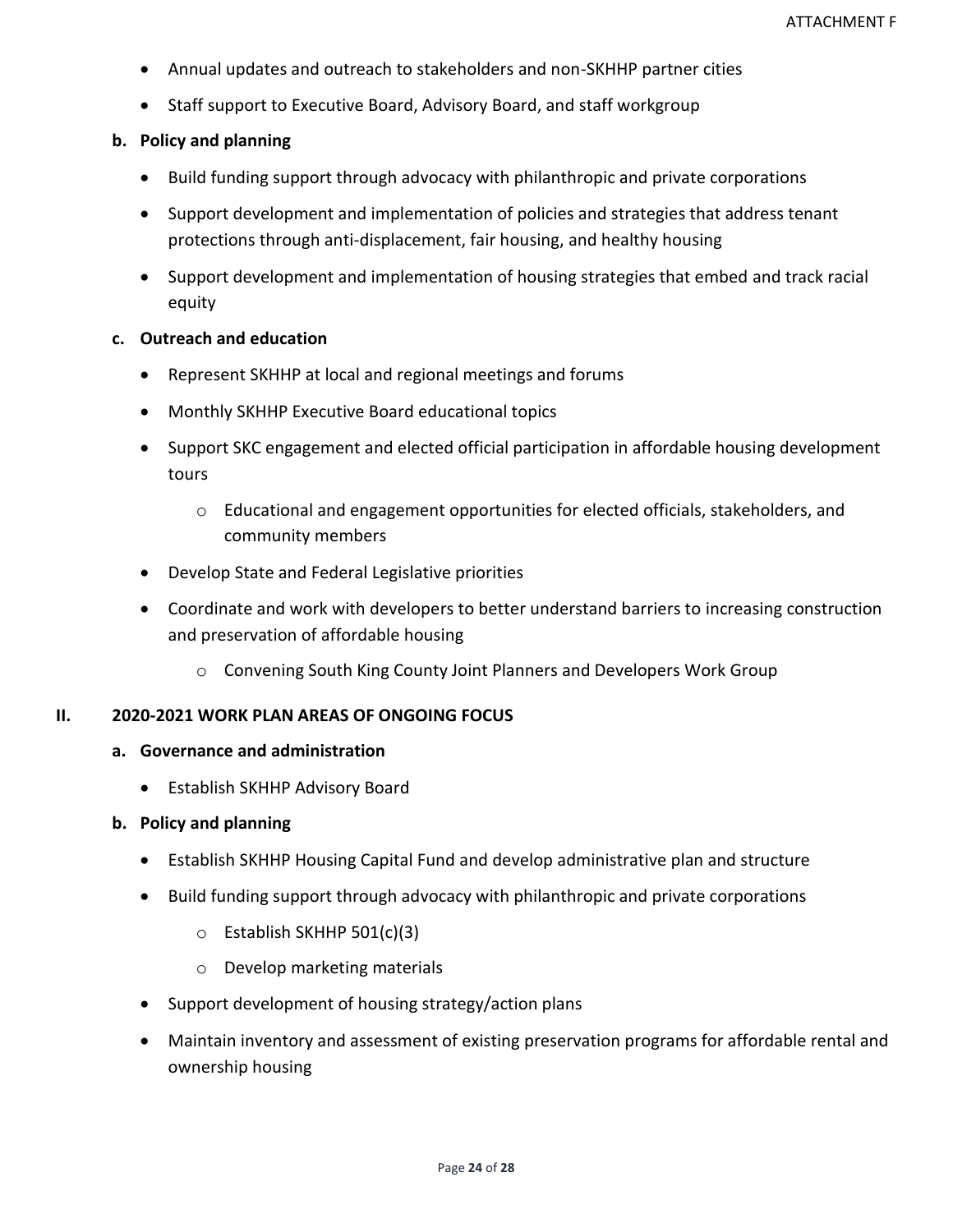### **c. Outreach and education**

• Coordinate and work with developers to better understand barriers to increasing construction and preservation of affordable housing

### **III. 2021 WORK PLAN AREAS NEEDING ATTENTION**

### **a. Policy and planning**

- Inventory of naturally occurring affordable housing vulnerable to market pressures
- Develop examples of potential design standards and desired requirements

## **b. Outreach and education**

• Develop affordable housing and homelessness awareness presentation toolkit

## **IV. 2022 PRIORITY SETTING**

- **a. Budget –** the following priority budget areas were identified in initial discussions with the staff workgroup, budget scenarios will be developed for review and discussion based on these priority areas.
	- Work towards adoption of a balanced budget that includes full time Executive Manager and full time Program Coordinator.
	- Develop compensation structure for Advisory Board members.
- **b. Work Plan –** build upon the 2020-2021 work plan to identify the highest priorities for 2022. The following priorities were identified in an initial discussion with the staff workgroup and will be built upon through briefings with individual jurisdiction's Councils, and further discussion with the staff work group and Executive Board.
	- Develop strategies for preservation of affordable housing in South King County
	- Educational opportunities with partner organizations and area experts to better understand connections to homelessness services, outreach, and best practices
	- Educational opportunities strategically tied to SKHHP work plan
	- Use equity lens for development and implementation of all aspects of work plan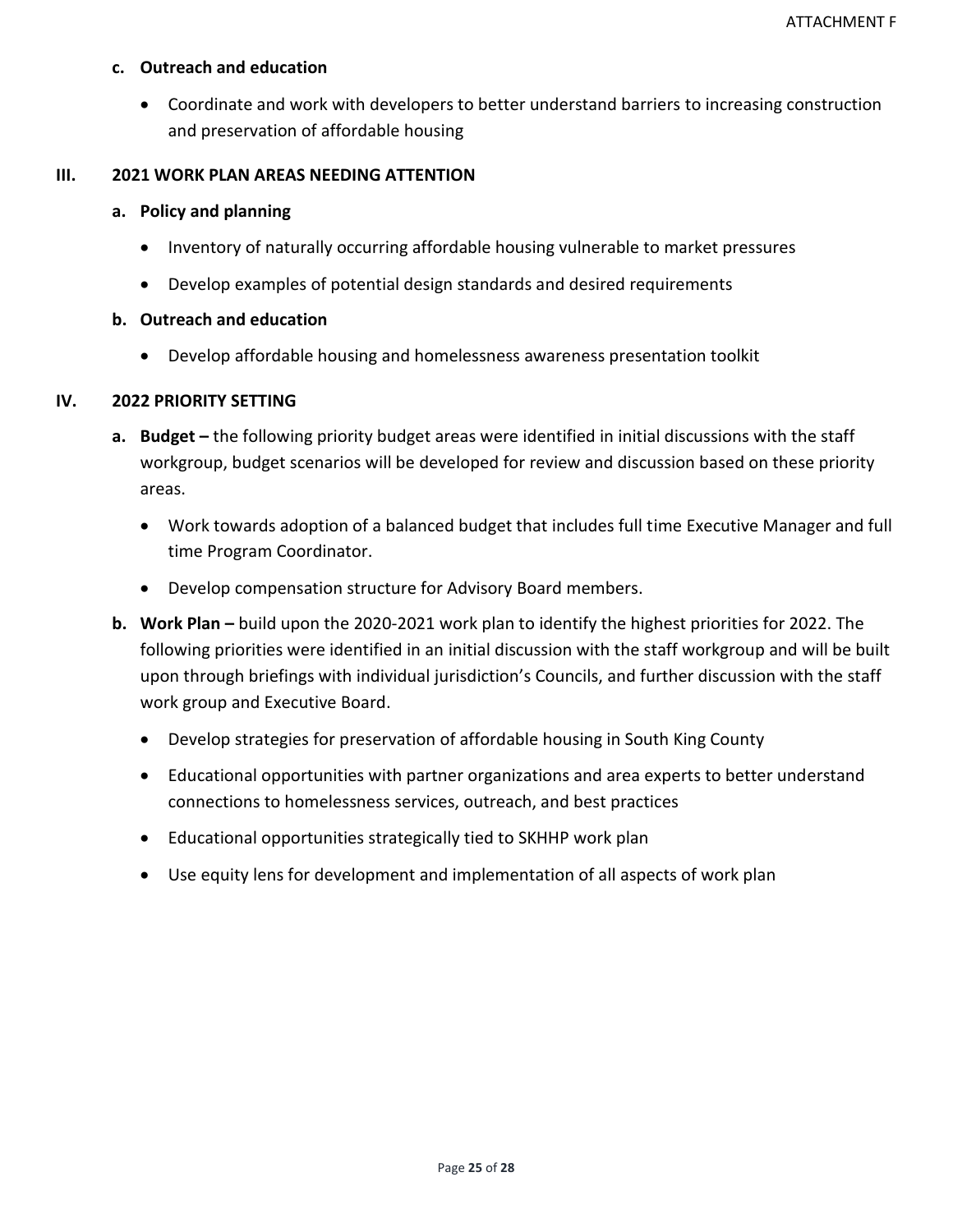## **DRAFT 2022 SKHHP WORK PLAN**

#### **GOVERNANCE AND ADMINISTRATION**

## **GOAL 1: Define strategy, direction, and long-term goals, and provide direction to staff on implementation of the SKHHP Interlocal Agreement.**

### **Outcomes:**

- 1) Functioning and collaborative entity with clear measures of success.
- 2) Implementation supports equitable outcomes across jurisdictions, community members, and stakeholders.
- 3) Added value for SKHHP partners and South King County subregion.

## **Activities/Actions:**

- 1) Develop annual work plan and budget
	- a. Partner jurisdiction input and review
	- b. Partner jurisdiction adoption
- 2) Quarterly progress and budget reports
- 3) Annual updates to stakeholders and non-SKHHP South King County cities
- 4) Strategic planning establish 3-5 year goals and objectives

## **POLICY AND PLANNING**

### **GOAL 2: Administer and allocate South King County Housing Capital Funds.**

### **Outcomes:**

- 1) Increase resources dedicated to affordable housing preservation, rehabilitation, and production in South King County.
- 2) Pool resources to address the growing affordable housing and homelessness needs in South King County.

### **Activities/Actions:**

- 1) SKHHP Housing Capital Fund application and allocation process
- 2) Build funding support through advocacy with philanthropic and private corporations

**GOAL 3: Work with partner jurisdictions to enhance and develop new local policies and programs that protect existing affordable housing stock, provide housing security, and accelerate access to affordable housing.**

### **Outcomes:**

1) Number of jurisdictions that adopt new or enhanced legislation or programs that support equitable affordable housing production and preservation strategies.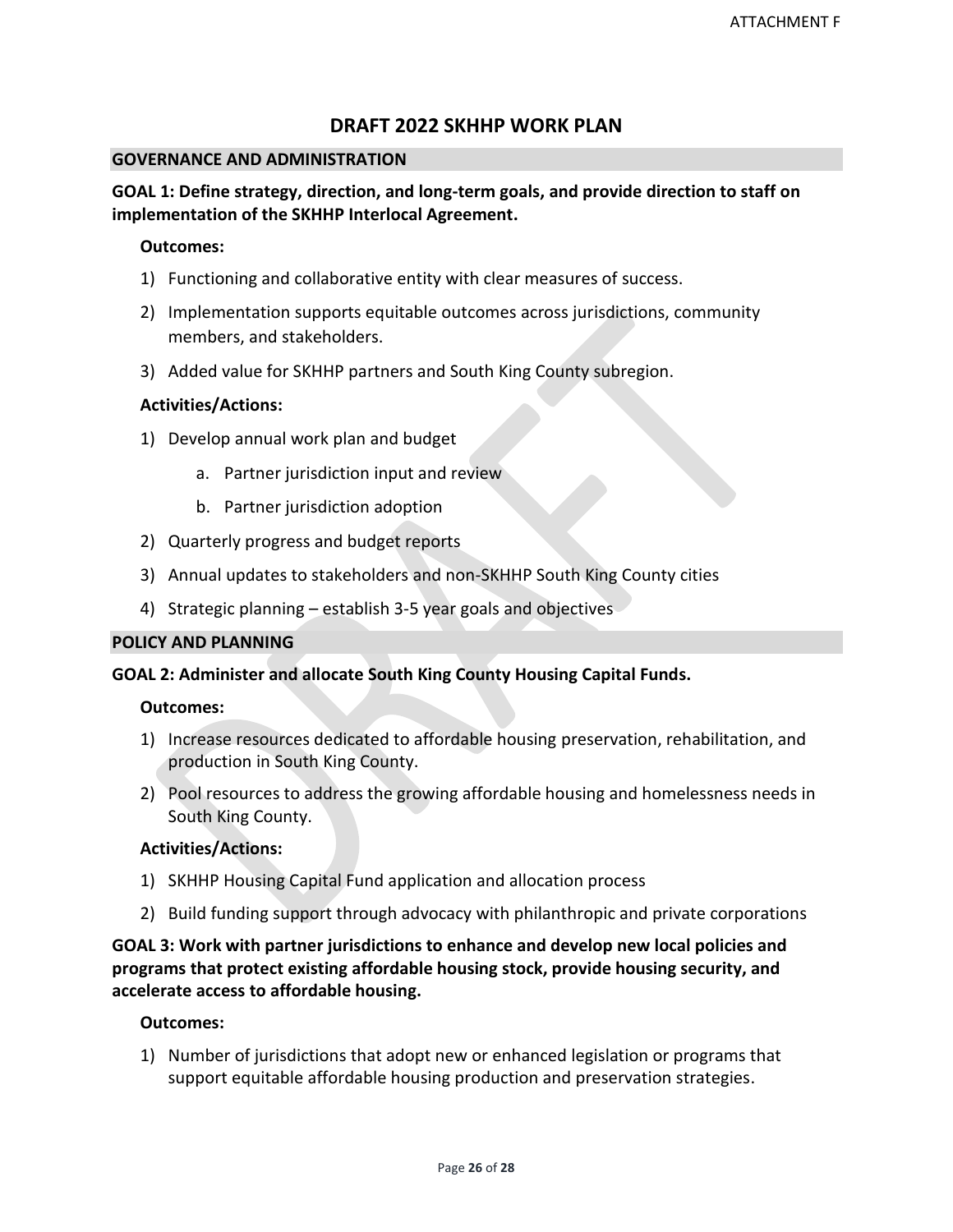- 2) Increased number of affordable rental housing units in participating programs.
- 3) Improved collective efforts to address systemic and institutional racism and create greater racial equity and justice in housing.

### **Activities/Actions:**

- 1) Support implementation of housing strategy/action plans to increase equitable housing production and preservation strategies
- 2) Maintain inventory & assessment of existing city policies and regulations for affordable housing preservation programs and housing production strategies
- 3) Assist cities in enacting policies and strategies that address tenant protections through anti-displacement, fair housing, and healthy housing
- 4) Maintain catalog of successful affordable housing development projects

### **OUTREACH AND EDUCATION**

**Goal 4:**Represent South King County and its unique affordable housing needs at all decision tables and foster collaboration between partners.

#### **Outcomes:**

- 1) Establish credibility of SKHHP with potential partners and funders.
- 2) South King County is authentically heard, considered, and supported by regional and state stakeholders and policy makers.
- 3) Changes in policies, practices, and funding streams that support affordable housing and homelessness programs in South King County.

### **Activities/Actions**

- 1) Represent SKHHP at local & regional meetings and forums.
- 2) Develop annual SKHHP State advocacy priorities
- 3) Develop annual SKHHP Federal advocacy priorities
- 4) Conduct work sessions with state legislators

**Goal 5:** Further strengthen regional stakeholders' understanding of the spectrum of affordable housing options, the range of related needs and opportunities, and the housing system .

### **Outcomes:**

- 1) South King County decision makers are informed and prepared to act based on current information and facts.
- 2) Increased interest from nonprofit and for-profit developer to partner with South King County cities to produce affordable housing.
- 3) The broader community is engaged on local housing issues.